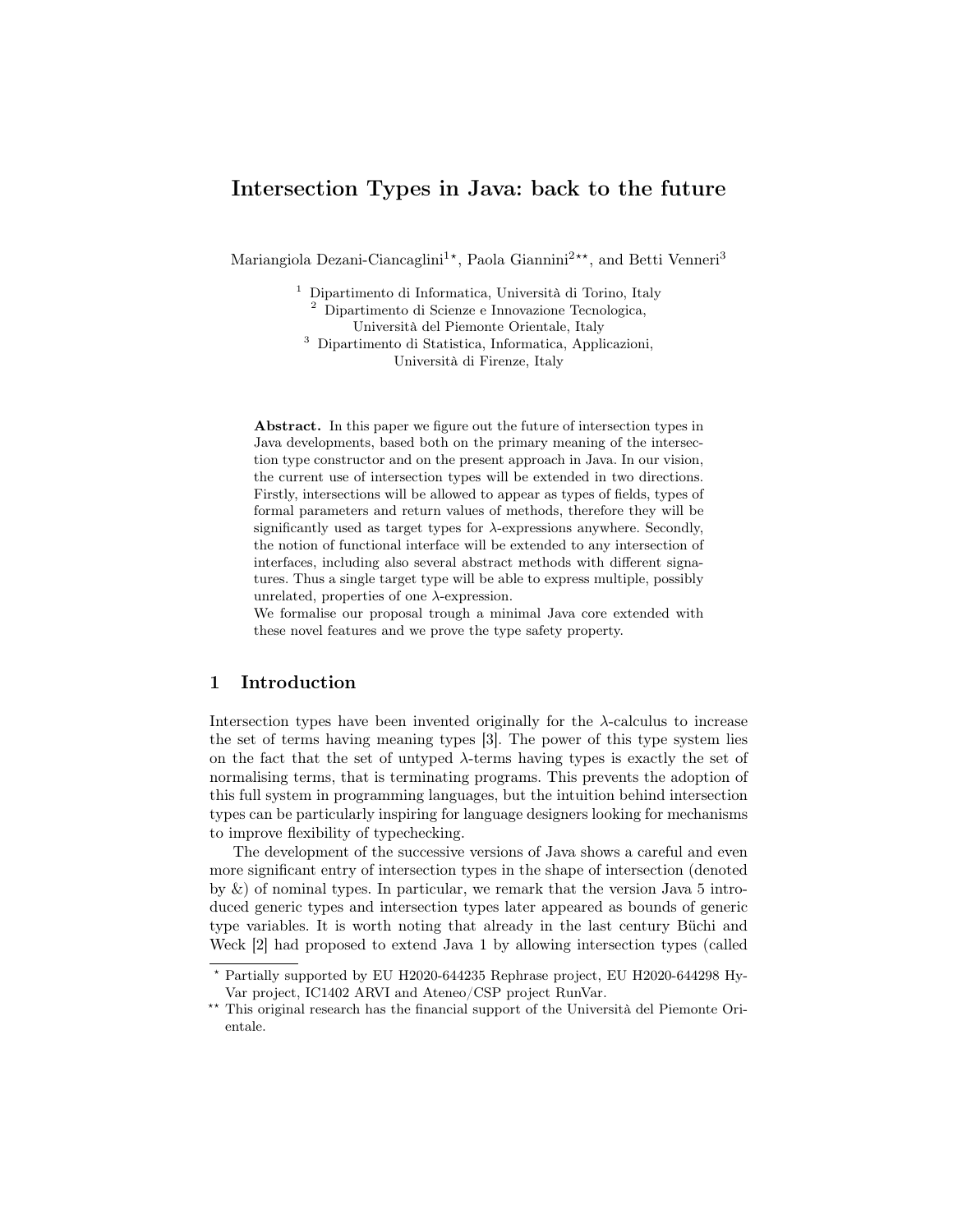there compound types) as parameter types and return types of methods, by showing interesting examples of their use for structuring and reusing code. Java still does not allow these uses of intersections, that are confined to be target types of type-casts. However, one could assume that the proposal of [2] is now realised, in some fashion, in Java with generic types, given that a generic type variable, bounded by an intersection type, can appear as parameter type as well as return type of a method. Unfortunately, the above argument does not fit the case of  $\lambda$ -expressions, which are the key novelty of Java 8, since a generic type variable cannot be instantiated by the type of a λ-expression. Java λ-expressions are poly expressions in the sense they can have various types according to context requirements. Each context prescribes the *target type* for the  $\lambda$ -expression used in that context, and Java does not compile when this target type is unspecified. The target type can be either a functional interface (i.e., an interface with a single abstract method) or an intersection of interfaces that induces a functional interface. Notably, the  $\lambda$ -expression must match the signature of the unique abstract method of its functional interface. When we cast a  $\lambda$ -expression to an intersection type, this intersection becomes its target type, and so the λ-expression exploits its poly expression nature, having all the types of the intersection. So, in addition to implementing the abstract method, it also acquires all the behaviours that are represented by the default methods defined in the various interfaces forming the intersection. However, when the  $\lambda$ -expression is passed as argument to a method or returned by a method, then its target type cannot be an intersection type. Our proposal wants to free intersection types of all those bindings and restrictions, so that they can appear as types of fields, types of formal parameters and value results of methods, thus playing the role of target types for  $\lambda$ -expressions anywhere these expressions can be used.

The second limitation of Java we want to overcome relates to the definition of functional interface, which must contain one and only one abstract method. In Java a  $\lambda$ -expression is able to match multiple headers of abstract methods, with different signatures, but its target type in each context expresses just one of such signatures. This can be frustrating for Java programmers in many situations, where they are compelled to use several copies of the same  $\lambda$ -expression, each one matching a single signature. Completely different, the main idea behind intersection type theory is that an intersection type expresses multiple, possibly unrelated, properties of one term in a single type. The prototypical example is represented by the term  $\lambda x.x$ , denoting the auto-application function, which can be assigned, for instance, the type  $(\alpha \& (\alpha \rightarrow \beta)) \rightarrow \beta$ , where  $\alpha$ ,  $\beta$  are arbitrary types and the arrow denotes the function type constructor. The intersection type  $\alpha \& (\alpha \rightarrow \beta)$  says that the parameter must behave both as function and as argument of itself. We can retrieve this powerful feature from intersection type theory to Java, by allowing any intersection of interfaces to be a functional interface having multiple abstract methods. For example, let us consider the method

C auto  $(\text{Arg}\&\text{Fun } x)$  {return x.mFun(x).mArg(new C()); } where C is any class (without fields for simplicity),  $Arg$  and Fun are two Java in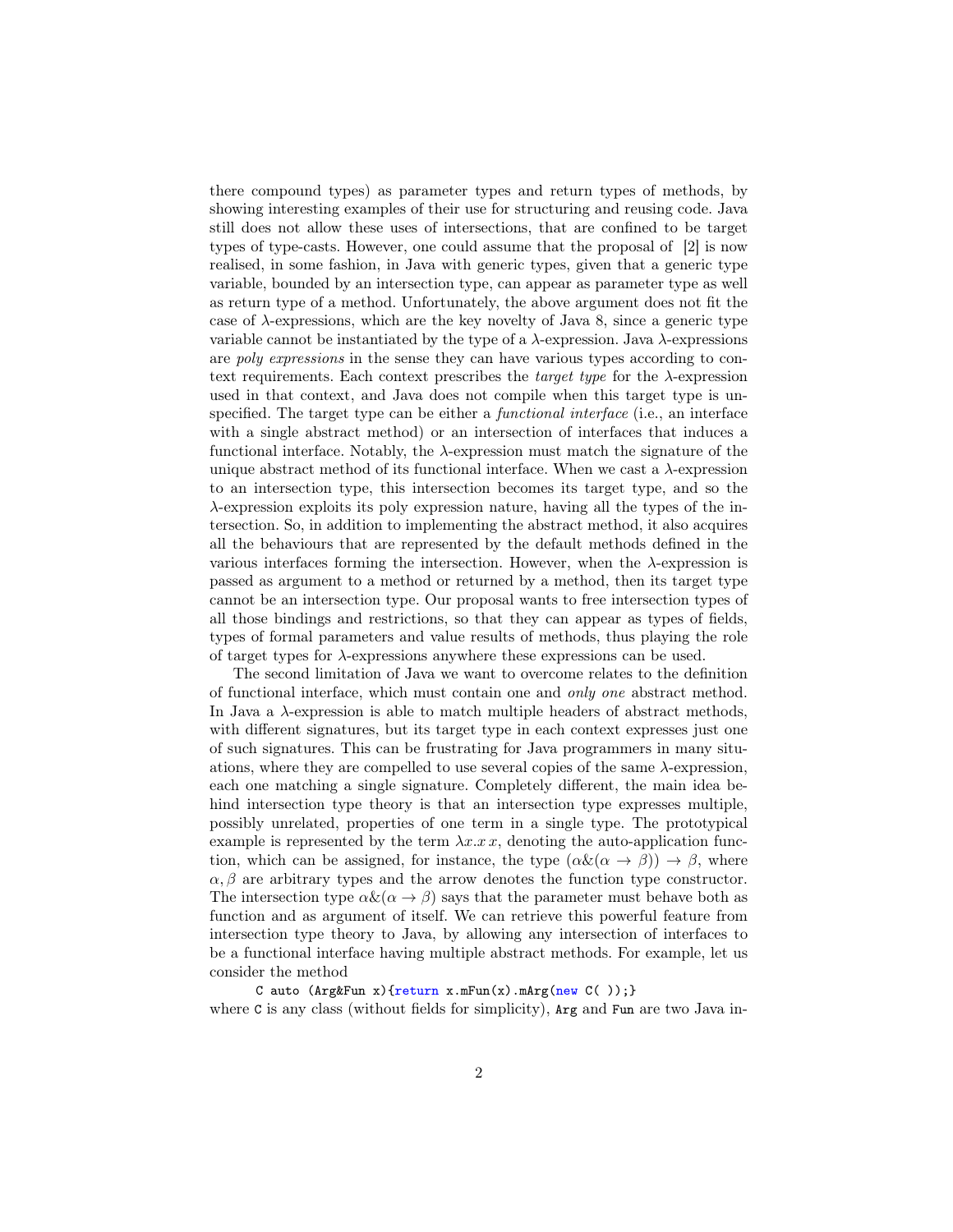terfaces with the abstract methods  $C$  mang  $(C, y)$  and  $Arg$  mFun  $(Arg z)$ , respectively. Although the method is greedy with requirements about its argument, many  $\lambda$ -expressions are ready to match the target type  $Arg\&Fun$ , first of all the simple identity x->x.

In conclusion, this paper wants to flash forwards to a future development of Java, in which the use of intersection types is extended in the two directions discussed above, in order to study its formal properties. To this end, we formalise the calculus  $FJP\&\lambda$  (Featherweight Java with Polymorphic Intersection types and  $\lambda$ -expressions), based on the core language FJ& $\lambda$  [1], that models the treatment of λ-expressions and intersection types in Java 8. As main result, we prove that  $FJP\&\lambda$  preserves type-safety.

### 2 Syntax

In defining the syntax of  $FJP\&\lambda$  we follow the notational convention of [1], recalled here for self-containment. We use A, B, C, D to denote classes, I, J to denote interfaces, T,U to denote nominal pre-types, i.e., either classes or interfaces; f, g to denote field names; m to denote method names; t to denote terms; x, y to denote variables, including the special variable this;  $\tau$ ,  $\sigma$  to denote pretypes as defined below. We use  $\overrightarrow{I}$  as a shorthand for the (comma separated) list  $I_1, \ldots, I_n$  and  $\overline{M}$  as a shorthand for the sequence  $M_1 \ldots M_n$  and similarly for the other names. Sometimes order in lists and sequences is unimportant. In rules, we write both  $\overline{N}$  as a declaration and  $\overline{N}$  for some name N: the meaning is that a sequence is declared and the list is obtained from the sequence adding commas. The notation  $\bar{\tau}$ , abbreviates  $\tau_1 f_1; \ldots, \tau_n f_n$ ; and  $\bar{\tau}$  abbreviates  $\tau_1 f_1, \ldots, \tau_n f_n$ (likewise  $\overrightarrow{\tau} \overrightarrow{x}$ ) and this. $\overline{f} = \overline{f}$ ; abbreviates this. $f_1 = f_1$ ; ... this. $f_n = f_n$ ; Lists and sequences of interfaces, fields, parameters and methods are assumed to contain no duplicate names. The keyword super, used only in constructor's body, refers to the superclass constructor. Figure 1 gives declarations: CD ranges over class declarations; ID ranges over interface declarations; K ranges over constructor declarations; H ranges over method header (or abstract method) declarations; M ranges over method (or concrete method) declarations.

| CD ::= class C extends D implements $\overrightarrow{1} \{ \overline{\tau} \overline{f} ; K \overline{M} \}$                | class declarations       |
|-----------------------------------------------------------------------------------------------------------------------------|--------------------------|
| ID ::= interface l extends $\overrightarrow{I} \{ \overrightarrow{H} ; \overrightarrow{M} \}$                               | interface declarations   |
| K ::= $C(\overrightarrow{\tau} \overrightarrow{f})$ {super $(\overrightarrow{f})$ ; this. $\overline{f} = \overline{f}$ ; } | constructor declarations |
| H ::= $\tau$ m( $\overrightarrow{\tau}$ $\overrightarrow{x}$ )                                                              | header declarations      |
| $M ::= H \{ return t; \}$                                                                                                   | method declarations      |

Fig. 1: Declarations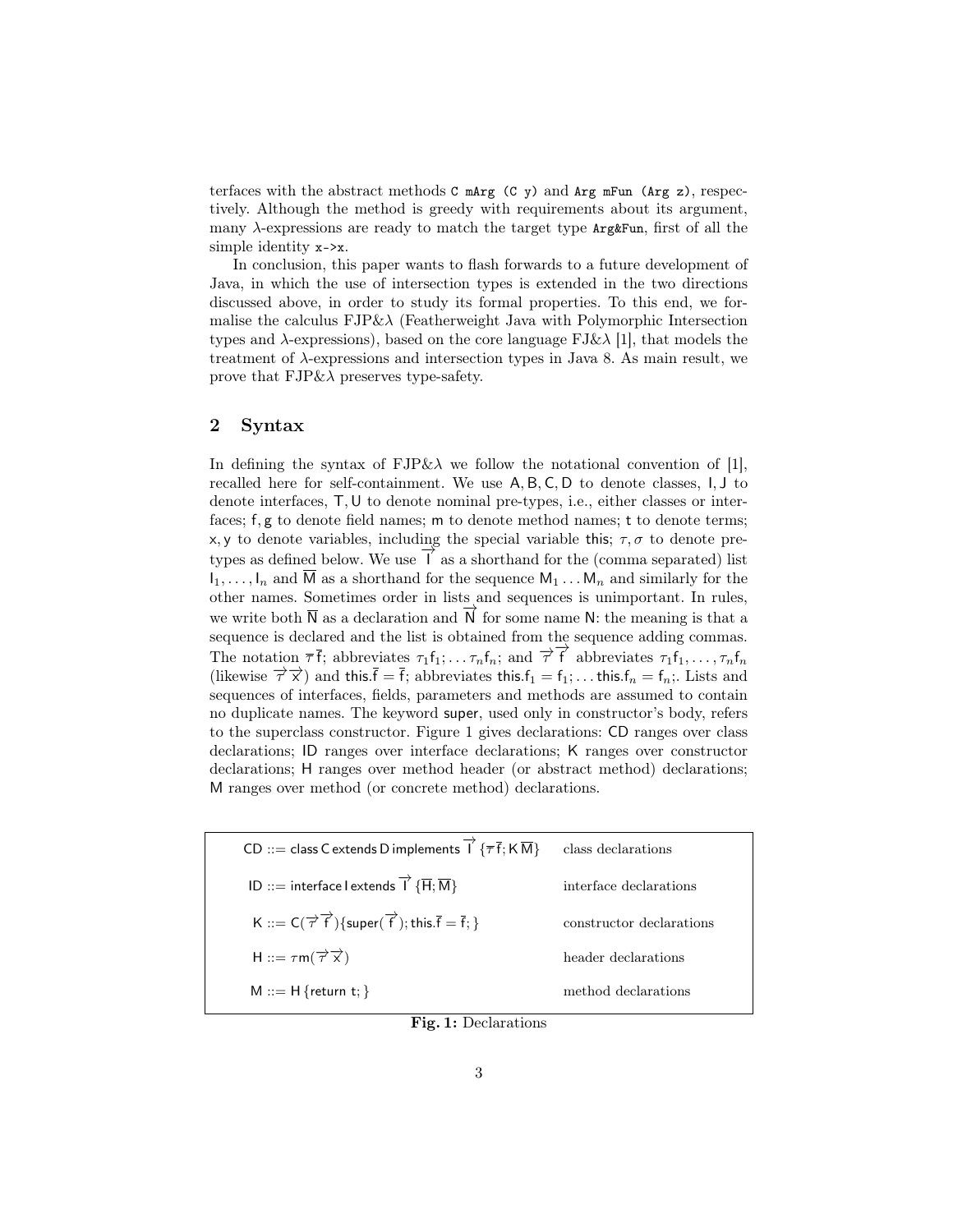

Fig. 2: Functions A-mh, D-mh and mh

A main novelty of  $FJP\&\lambda$  with respect to Java is that the types of fields, parameters and return terms are intersections instead of nominal types. The syntax of  $FJP\&\lambda$  is obtained from the syntax of  $FJ\&\lambda$  with default methods of [1] by replacing everywhere nominal pre-types by arbitrary pre-types. As usual a class declaration specifies the name of the class, its superclass and the implemented interfaces. A class has fields  $\bar{f}$ , a single constructor K and methods  $\overline{M}$ . The instance variables  $\bar{f}$  are added to the ones of its superclasses and should have names disjoint from these. An interface declaration lists the extended interfaces, the method headers, and the default methods (omitting the keyword default). The arguments of the constructors correspond to the immutable values of the class fields. The inherited fields are initialised by the call to super, while the new fields are initialised by assignments. Headers relate method names with result and parameter pre-types. Methods are headers with bodies, i.e., return expressions. We omit implements and extends when the lists of interfaces are empty.

Object is a special class without fields and methods, does not require a declaration and it is the top of the class hierarchy.

A class table CT is a mapping from nominal types to their declarations. A program is a pair  $(CT, t)$ . In the following we assume a fixed class table.

Pre-types (ranged over by  $\tau$ ,  $\sigma$ ) are either nominal types or intersections of:

– interfaces or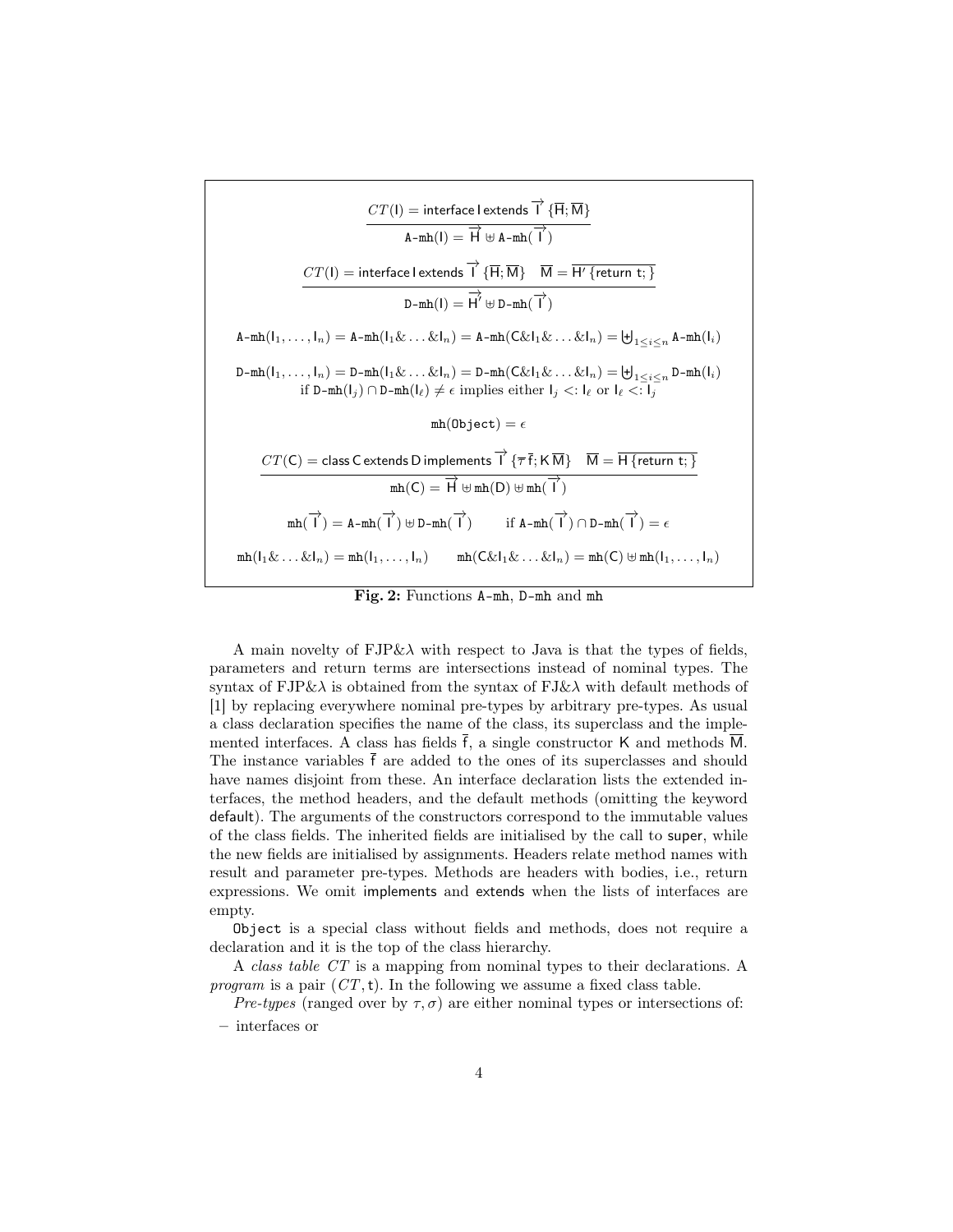– a class (in leftmost position) and any number of interfaces.

Using  $\iota$  to denote either an interface or an intersection of interfaces we define:

 $\tau ::= C \mid \iota \mid C \& \iota$  where  $\iota ::= I \mid \iota \& I$ 

The notation  $C[\ι]$  means either the class C or the pre-type  $C\ι$ .

Types are pre-types whose method declarations are consistent. To define consistency we use the partial functions A-mh, D-mh and mh that map pre-types to lists of method headers, considered as sets, see Figure 2. As in [1], A-mh and D-mh collect abstract and default methods in interfaces, whereas the function mh collects all method headers of interfaces and classes. We use  $\epsilon$  for the empty list. With  $\biguplus$  we denote the set-theoretic union of lists of method headers, that is defined only if the same method name does not occur with different pre-types.

For example  $C$  mArg( $C$  x)  $\biguplus$  Arg mFun(Arg x) is defined, while

#### $C$  mArg( $C$  x)  $\biguplus$  Arg mArg( $Arg$  x)

is not defined.

As we can see from the penultimate line of Figure 2, function mh is defined for a list of interfaces only if the same method name is not declared both as abstract and default method, see page 292 of [6].

**Definition 1 (Types).** A pre-type  $\tau$  is a type if  $mh(\tau)$  is defined.

For example, if we consider

interface Arg {C mArg(C x);} and interface Fun {Arg mFun(Arg x);} then Arg&Fun is a type; whereas if we define

interface ArgD {D mArg(D x);}

where the class D differs from the class C, then the pre-type  $Arg\Delta x$ type, since  $mh(\text{Arg}) \downarrow dm(\text{Arg})$  is not defined.

Notice that the present definition of type coincides with that in [1], and therefore all types here are Java types.

In the following we will always restrict  $\mathsf{T}, \mathsf{U}, \tau, \sigma, \iota$  to range over types. The typing rules for classes and interfaces (see Figure 11) assure that all nominal pre-types in a well-formed class table are types.

Terms are defined in Figure 3. Terms are a subset of Java terms, with the addition that  $\lambda$ -expressions may or may not be *decorated by intersections* of

| values                                                            |                                    | $v ::=$ |                   |                       |
|-------------------------------------------------------------------|------------------------------------|---------|-------------------|-----------------------|
| proper value                                                      | W                                  |         | terms             | $t ::=$               |
| pure $\lambda$ -expression                                        | $\overrightarrow{p} \rightarrow t$ |         | value             | v                     |
| proper values                                                     |                                    | $w ::=$ | variable          | $\times$              |
| object                                                            | new $C(\overrightarrow{V})$        |         | field access      | t.f                   |
| $(\vec{p} \rightarrow t)^{\iota}$ decorated $\lambda$ -expression |                                    |         | method invocation | t.m(                  |
| parameters                                                        |                                    | $p ::=$ | object            | new $C(\overline{t})$ |
| untyped                                                           | $\times$                           |         | cast              | $(\tau)$ t            |
| typed                                                             | $\tau x$                           |         |                   |                       |

Fig. 3: Terms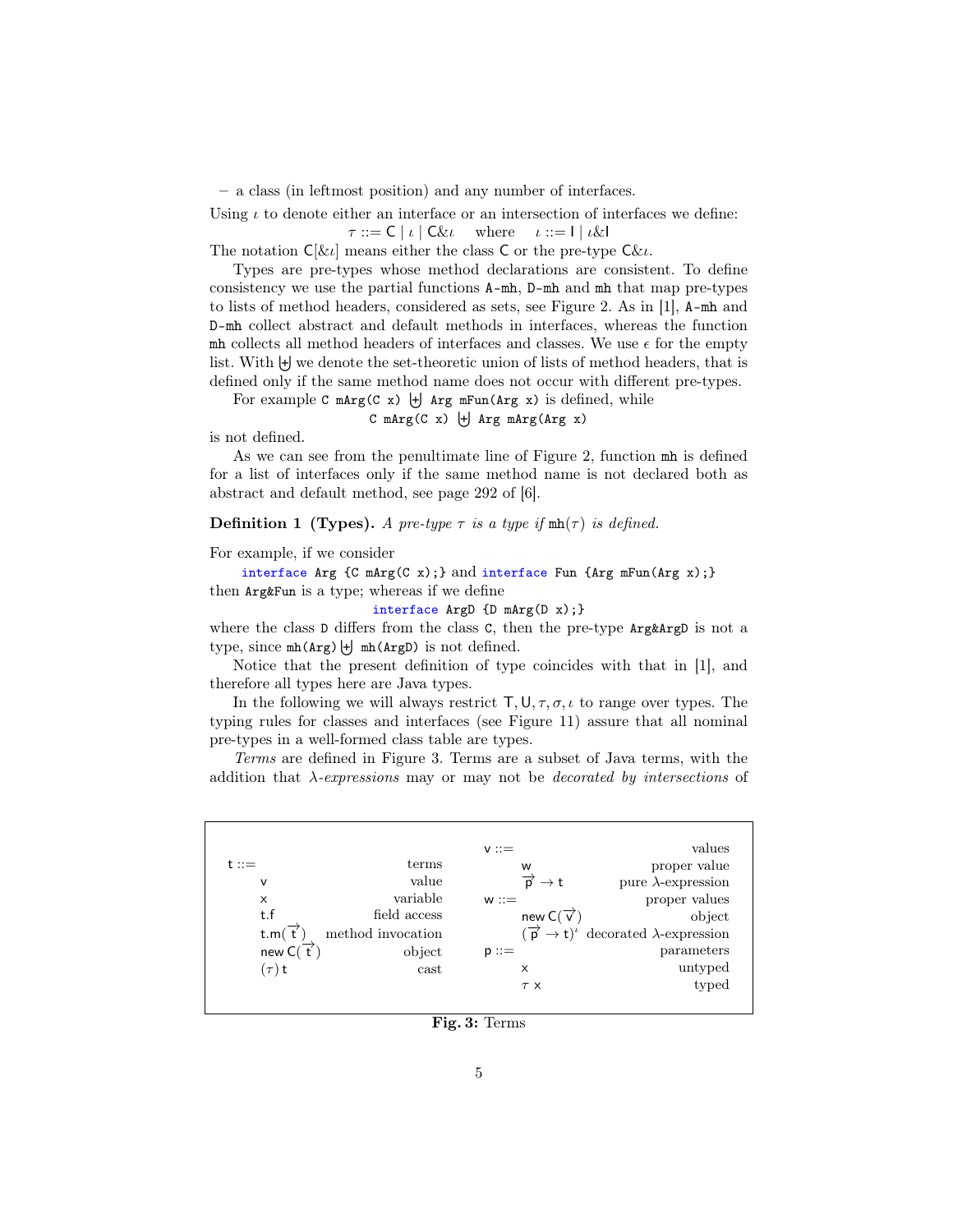$$
CT(C) = \text{class C extends D implements } \vec{1} \{\overline{\tau} \cdot \vec{t}; K \overline{M}\}
$$
  

$$
C <: D \quad C <: I_j \quad \forall \ I_j \in \vec{1}
$$
  

$$
CT(I) = interface I extends \vec{1} \{\overline{H}; \overline{M}\}
$$
  

$$
I <: I_j \quad \forall \ I_j \in \vec{1}
$$
  

$$
\tau <: D \text{ object } [<: \text{Object}]
$$
  

$$
\tau <: T_i \quad \text{for all } 1 \leq i \leq n
$$
  

$$
\tau <: T_1 \& \dots \& T_n
$$
  

$$
[<: \&R]
$$
  

$$
\frac{T_i <: \tau \quad \text{for some } 1 \leq i \leq n}{T_1 \& \dots \& T_n <: \tau \quad \text{for some } 1 \leq i \leq n}
$$
  

$$
T_1 \& \dots \& T_n <: \tau
$$

Fig. 4: Subtyping

interfaces. The intersection of interfaces decorating a  $\lambda$ -expression represents its target type. Values, ranged over by v, u, are either proper values or pure  $\lambda$ expressions. Proper values, ranged over by w, are either objects or decorated  $\lambda$ -expressions. Pure  $\lambda$ -expressions are written by the user, whereas decorated λ-expressions are generated by reduction. A parameter p of a λ-expression can be either untyped or typed, but typing rules forbid to mix untyped and typed parameters in the same  $\lambda$ -expression. A difference with [1] is the freedom of decorating λ-expression with interfaces and intersections of interfaces without requiring exactly one abstract method as in Java (see [6], page 321).

We use  $t_{\lambda}$  to range over pure  $\lambda$ -expressions.

The *subtype relation*  $\lt$ : is the reflexive and transitive closure of the relation induced by the rules of Figure 4. It takes into account both the hierarchy between nominal types induced by the class table and the set theoretic properties of intersection. Rule  $\leq$ :  $\&$ R] formalises the statement in the last two lines of page 677 in [6].

Our definition of intersection types is consistent with the requirements of the Java Language Specification [6] (pages 70-71). In particular, on one side from Definition 1,  $\tau$  is a type if " $mh(\tau)$  defined", and therefore we can define a nominal class that is a subtype of  $\tau$ . On the other, the existence of a nominal class which is a subtype of  $\tau$  assures  $mh(\tau)$  defined since rule [C OK] in Figure 11 requires  $mh(C)$  defined and  $mh(\tau) \subseteq mh(C)$ , see the proof of Lemma 1(2).

Notice that  $\iota < \mathcal{O}$  bject  $\& \iota < \iota$  for all  $\iota$ , but these types cannot be considered equivalent, since *ι* can be the target type of a  $\lambda$ -expression whereas Object  $\ι$ cannot.

#### 3 Operational Semantics

For the evaluation and typing rules we need the auxiliary definitions of Figures 5 and 6. The fields of a class  $C$ , dubbed fields $(C)$ , are specified by a list of pairs associating names and types of the fields that are defined in C or in one of its superclasses. To give the signature of methods, i.e. the parameters and result types, we specify method name and type. Moreover, it is useful to distinguish between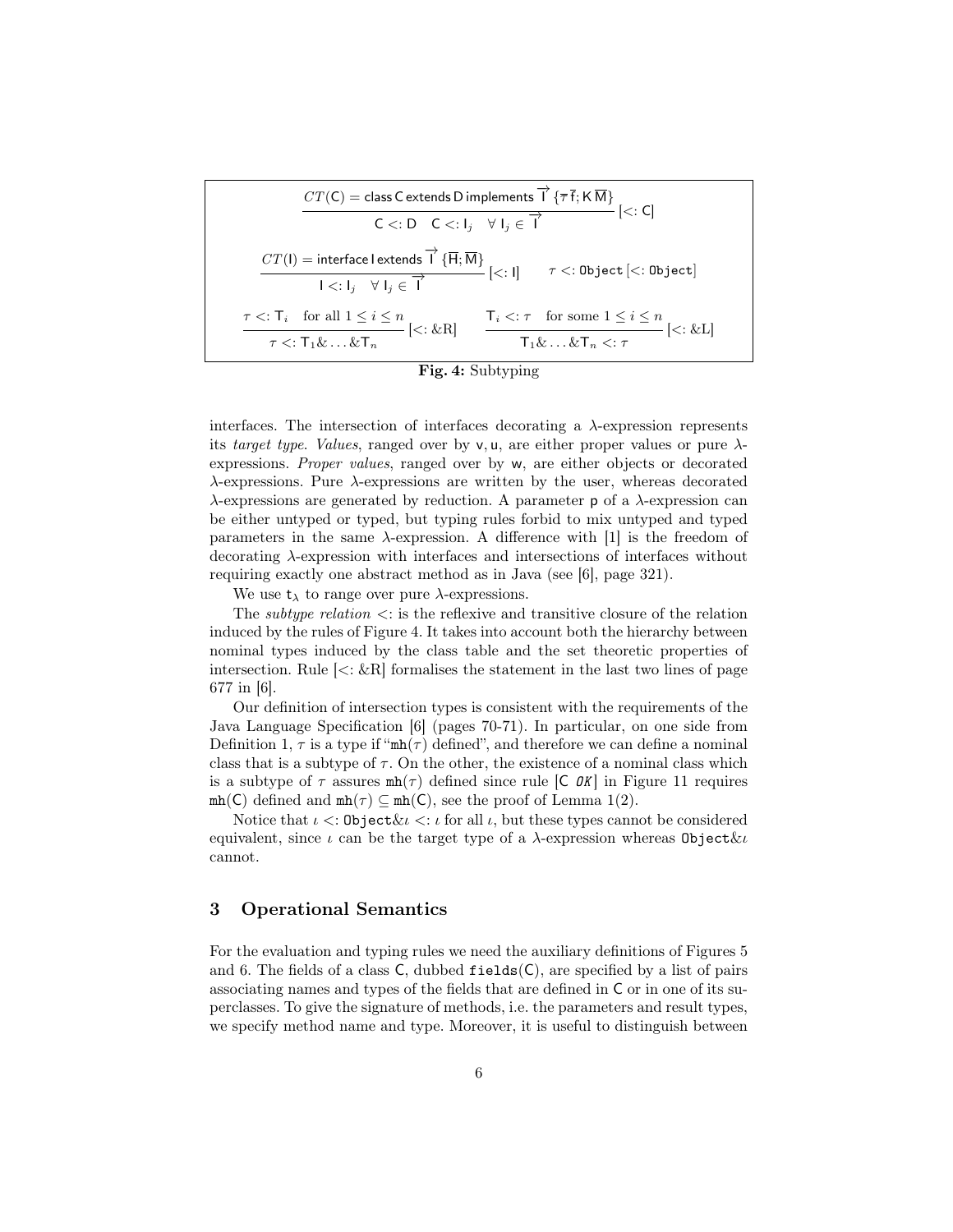| fields(Object) = $\epsilon$                                                                                                                  | $CT(\mathsf{C}) = \mathsf{class}\,\mathsf{C}$ extends D implements $\overrightarrow{\mathsf{I}}$ $\{\overrightarrow{\tau}\}\,\mathsf{\bar{f}}\,;\mathsf{K}\,\overrightarrow{\mathsf{M}}\}$<br>fields(D) = $\overrightarrow{\sigma}\,\overrightarrow{\mathsf{g}}$ |                                                                                                                                     |
|----------------------------------------------------------------------------------------------------------------------------------------------|------------------------------------------------------------------------------------------------------------------------------------------------------------------------------------------------------------------------------------------------------------------|-------------------------------------------------------------------------------------------------------------------------------------|
|                                                                                                                                              | fields(C) = $\overrightarrow{\sigma}$ g', $\overrightarrow{\tau}$ f                                                                                                                                                                                              |                                                                                                                                     |
| $\sigma$ m $(\overrightarrow{\sigma} \overrightarrow{x}) \in A-mh(\tau)$<br>A-mtype $(m; \tau) = \overrightarrow{\sigma} \rightarrow \sigma$ | $\sigma m(\overrightarrow{\sigma} \overrightarrow{x}) \in D-mh(\tau)$<br>D-mtype $(m; \tau) = \overrightarrow{\sigma} \rightarrow \sigma$                                                                                                                        | $\sigma m(\overrightarrow{\sigma} \overrightarrow{x}) \in mh(\tau)$<br>$mtype(m;\tau) = \overrightarrow{\sigma} \rightarrow \sigma$ |

Fig. 5: Lookup Fields and Method Types

abstract and default method in interfaces. Therefore, we have three lookup functions:  $A-mtype(m;\tau)$ ,  $D-mtype(m;\tau)$  and  $mtype(m;\tau)$ . Their definition uses the functions given in Figure 2.

The body of a method m for a type  $\tau$  is specified by mbody(m;  $\tau$ ) of Figure 6. If  $\tau$  is a class C, we first look for a definition of m in C, then in its superclass, and, if not found, we look for a default method with name m in the interfaces  $\overline{\perp}$  implemented by C. The fact that the function D-mh( $\tau$ ) of Figure 2 (used by D-mtype(m;  $\vec{l}$ ) of Figure 5) is defined ensures that, if there is more than one definition of m, then there is a most specific one which is the one returned. This is enforced by the rules for mbody(m;  $\vec{l}$ ) and mbody(m;  $l_1 \& ... \& l_n$ ).

In typing the source code, Java uses for  $\lambda$ -expressions the types prescribed by the contexts enclosing them. These types are called target types. This means that λ-expressions are poly expressions, i.e. they can have different types in different contexts, see page 93 of [6]. More precisely:

- (1) the target type of a  $\lambda$ -expression that occurs as a actual parameter of a constructor call is the type of the field in the class declaration;
- (2) the target type of a  $\lambda$ -expression that occurs as a actual parameter of a method call is the type of the parameter in the method declaration;
- (3) the target type of a  $\lambda$ -expression that occurs as a return term of a method is the result type in the method declaration;
- (4) the target type of a  $\lambda$ -expression that occurs as the body of another  $\lambda$ expression is the result type of the target type of the external  $\lambda$ -expression;
- (5) the target type of a  $\lambda$ -expression that occurs as argument of a cast is the cast type.

According to [6] (page 602): "It is a compile-time error if a lambda expression occurs in a program in someplace other than an assignment context, an invocation context (like  $(1)$ ,  $(2)$ ,  $(3)$  and  $(4)$  above), or a casting context (like  $(5)$ ) above)."

 $FJP\&\lambda$  extends Java allowing any intersection of interfaces as target type, while Java requires exactly one abstract method.

Following [1] the reduction rules assure that the pure  $\lambda$ -expressions are decorated by their target types in the evaluated terms. The mapping  $(t)^{2\tau}$  defined as follows: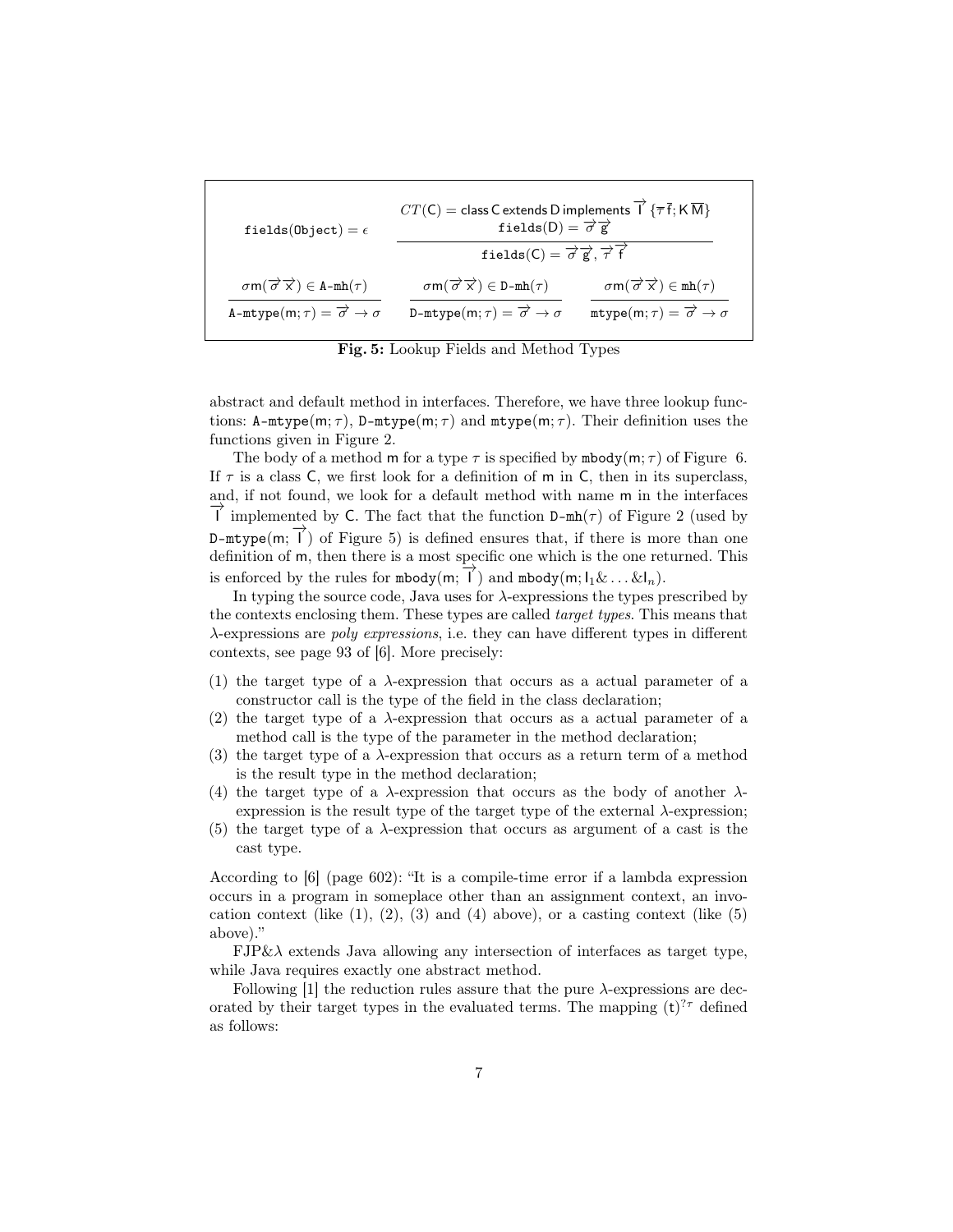| $CT(C) = \text{class C extends D implements } \overrightarrow{1} \{ \overline{\tau} \overline{f}; K \overline{M} \}$<br>$\sigma$ m $(\overrightarrow{\sigma} \overrightarrow{x})$ {return t; } $\in \overrightarrow{M}$                                                                                                                                           |  |  |
|-------------------------------------------------------------------------------------------------------------------------------------------------------------------------------------------------------------------------------------------------------------------------------------------------------------------------------------------------------------------|--|--|
| mbody $(m; C) = (\overrightarrow{x}, t)$                                                                                                                                                                                                                                                                                                                          |  |  |
| $CT(C) =$ class C extends D implements $\overrightarrow{1} \{ \overline{\tau} \overline{f}; K \overline{M} \}$<br>m is not defined in $\overline{M}$ mbody(m; D) is defined                                                                                                                                                                                       |  |  |
| $\text{mbody}(m; C) = \text{mbody}(m; D)$                                                                                                                                                                                                                                                                                                                         |  |  |
| $CT(\mathsf{C}) = \mathsf{class}\, \mathsf{C} \, \mathsf{extends}\, \mathsf{D} \, \mathsf{implements} \, \overrightarrow{\mathsf{I}} \, \, \{\overline{\tau}\, \overline{\mathsf{f}}; \mathsf{K}\, \overline{\mathsf{M}} \}$<br>m is not defined in $\overrightarrow{M}$ mbody(m; D) is not defined<br>$\text{mbody}(m; C) = \text{mbody}(m; \overrightarrow{1})$ |  |  |
| $CT(\mathsf{I})=\mathsf{interface}\, \mathsf{lextends}\,\overrightarrow{\mathsf{I}}\, \{\overline{\mathsf{H}}; \overline{\mathsf{M}}\} \quad \tau \mathsf{m}(\overrightarrow{\tau} \overrightarrow{x})\{\mathsf{return}\,\, \mathsf{t};\} \in \overrightarrow{\mathsf{M}}$                                                                                        |  |  |
| mbody $(m; I) = (\overrightarrow{x}, t)$                                                                                                                                                                                                                                                                                                                          |  |  |
| $CT(I)$ = interface lextends $\overrightarrow{I}$ { $\overrightarrow{H}$ ; $\overrightarrow{M}$ } m is not defined in $\overrightarrow{M}$                                                                                                                                                                                                                        |  |  |
| $\text{mbody}(m; I) = \text{mbody}(m; \overrightarrow{I})$                                                                                                                                                                                                                                                                                                        |  |  |
| $\text{mbody}(m; l_1, \ldots, l_n) = \text{mbody}(m; l_1 \& \ldots \& l_n) = \text{mbody}(m; l_j)$<br>if mbody(m; $I_{\ell}$ ) defined implies $I_j$ <: $I_{\ell}$                                                                                                                                                                                                |  |  |
| mbody(m; $C\&I_1\&\ldots\&I_n) = \begin{cases} \text{mbody}(m;C) & \text{if defined} \\ \text{mbody}(m;I_1,\ldots,I_n) & \text{otherwise} \end{cases}$                                                                                                                                                                                                            |  |  |

|  | Fig. 6: Method Body Lookup |  |  |
|--|----------------------------|--|--|
|--|----------------------------|--|--|

$$
(\mathsf{t})^{? \tau} = \begin{cases} (\mathsf{t})^{\tau} & \text{if } \mathsf{t} \text{ is a pure } \lambda \text{-expression,} \\ \mathsf{t} & \text{otherwise} \end{cases}
$$

decorates with  $\tau$  pure  $\lambda$ -expressions, whereas leaves all the other terms unchanged. This mapping is used in propagating the type expected for  $\lambda$ -expressions in constructor and method calls and in casts. The typing rules assure that if t is a pure  $\lambda$ -expression, then  $\tau$  is an interface or an intersection of interfaces, i.e. reducing well-typed terms we only get decorated terms of the shape  $(t_\lambda)^i$ .

As usual  $[x \mapsto t]$  denotes the substitution of x by t and it generalises to an arbitrary number of variables/terms as expected.

The notation  $\overrightarrow{x} \mapsto (\overrightarrow{v})^{? \overrightarrow{\tau}}$  is short for  $x_1 \mapsto (v_1)^{? \tau_1}, \ldots, x_n \mapsto (v_n)^{? \tau_n}$ .

The reduction rules are given in Figures 7 and 8. The rules for method calls decorate actual parameters and bodies that are  $\lambda$ -expressions with the expected types. This is also the case for the rule of field access and the rule for cast of  $\lambda$ -expressions. It is easy to verify that all pure  $\lambda$ -expressions being actual parameters or resulting terms in the l.h.s. are decorated by their target types in the r.h.s. We only comment the rules regarding method calls when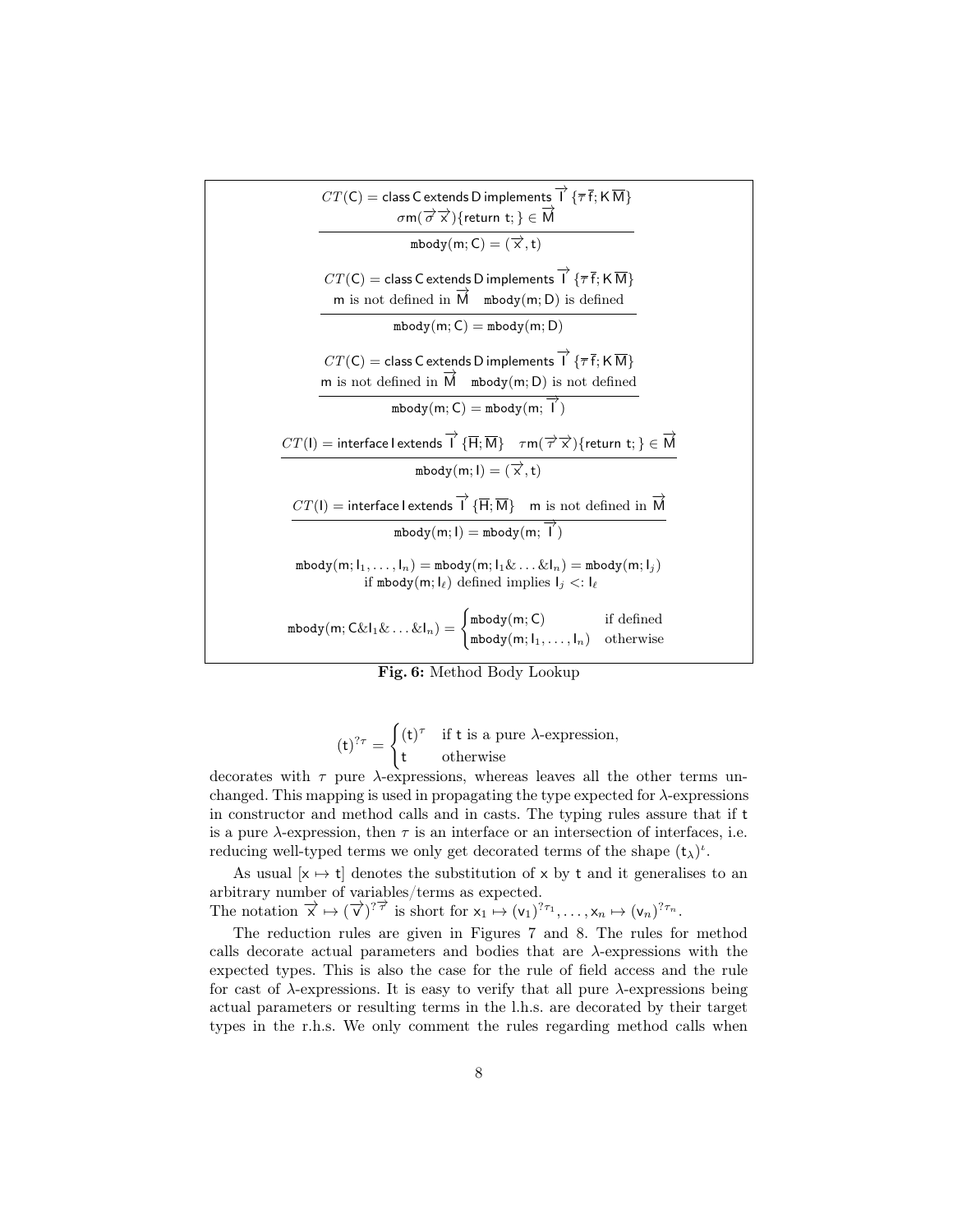$$
\tau f_j \in \text{fields}(C)
$$
\n
$$
\text{new } C(\overrightarrow{v}) . f_j \longrightarrow (v_j)^{2\tau} \text{ [E-ProjNew]} \qquad \frac{C \leq: \tau}{(\tau) \text{ new } C(\overrightarrow{v}) \longrightarrow \text{new } C(\overrightarrow{v})} \text{ [E-CastNew]}
$$
\n
$$
\text{mbody}(m; C) = (\overrightarrow{x}, t) \quad \text{mtype}(m; C) = \overrightarrow{\tau} \rightarrow \tau
$$
\n
$$
\text{new } C(\overrightarrow{v}) . m(\overrightarrow{u}) \longrightarrow [\overrightarrow{x} \mapsto (\overrightarrow{u})]^{2\overrightarrow{\tau}}, \text{ this} \mapsto \text{new } C(\overrightarrow{v})](t)^{2\tau} \text{ [E-InvkNew]}
$$
\n
$$
\text{A-mtype}(m; \iota) = \overrightarrow{\tau} \rightarrow \tau
$$
\n
$$
\text{A-mtype}(m; \iota) = \overrightarrow{\tau} \rightarrow \tau
$$
\n
$$
\text{A-mtype}(m; \iota) = \overrightarrow{\tau} \rightarrow \tau
$$
\n
$$
\text{A-mtype}(m; \iota) = \overrightarrow{\tau} \rightarrow \tau
$$
\n
$$
\text{mbody}(m; \iota) = (\overrightarrow{x}, t) \quad \text{D-mtype}(m; \iota) = \overrightarrow{\tau} \rightarrow \tau
$$
\n
$$
\text{mbody}(m; \iota) = (\overrightarrow{x}, t) \quad \text{D-mtype}(m; \iota) = \overrightarrow{\tau} \rightarrow \tau
$$
\n
$$
\text{(t\lambda)}. m(\overrightarrow{v}) \longrightarrow [\overrightarrow{x} \mapsto (\overrightarrow{v})]^{2\overrightarrow{\tau}}, \text{this} \mapsto (\tau_{\lambda})^t] (t)^{2\tau} \text{ [E-Invk-1]}
$$
\n
$$
\text{(t) } t_{\lambda} \longrightarrow (t_{\lambda})^t \text{ [E-Cast-1]} \qquad \text{A-Cast-1}
$$
\n
$$
\text{A-Cast-1}
$$
\n
$$
\text{A-Cast-1}
$$
\n
$$
\text{A-Cast-1}
$$
\n
$$
\text{A-Cast-1}
$$
\n
$$
\text{A-Csc-1}
$$
\n
$$
\text{A-Csc-1}
$$
\n
$$
\text{A-Csc-1}
$$
\n
$$
\text
$$

Fig. 7: Computational Rules

the receivers are  $\lambda$ -expressions, since the others are obvious. A decorated  $\lambda$ expression implements all the abstract methods declared in the interfaces of its target type, so in rules  $[{\rm E-Invk}\lambda{\rm U-A}]$  and  $[{\rm E-Invk}\lambda{\rm T-A}]$  the call of one of such methods reduces to the body of the  $\lambda$ -expression in which the formal parameters are substituted by the actual ones. In case the method called is one of the default methods with body t, the  $\lambda$ -expression acts as the object on which the method is called. Then the call reduces to  $t$  in which the (decorated)  $\lambda$ -expression replaces this and the actual parameters replace the formal ones. In this way we follow Java 8 specification [6] (page 480), but for the decoration of the  $\lambda$ -expression.

The reduction rules in Figure 8 specify the (standard) execution strategy.

$$
\frac{t \rightarrow t'}{t.f \rightarrow t'.f} \text{ [E-Field]} \qquad \frac{t \rightarrow t'}{(\tau) t \rightarrow (\tau) t'} \text{ [E-Cast]}
$$
\n
$$
\frac{t \rightarrow t'}{t.m(\vec{t}) \rightarrow t'.m(\vec{t})} \text{ [E-Invk-Recv]}
$$
\n
$$
\frac{t \rightarrow t'}{w.m(\vec{v}, t, \vec{t'}) \rightarrow w.m(\vec{v}, t', \vec{t'})} \text{ [E-Invk-Arg]}
$$
\n
$$
\frac{t \rightarrow t'}{t \rightarrow t'}
$$
\n
$$
\frac{t \rightarrow t'}{new C(\vec{v}, t, \vec{t'}) \rightarrow new C(\vec{v}, t', \vec{t'})} \text{ [E-New-Arg]}
$$

Fig. 8: Congruence Rules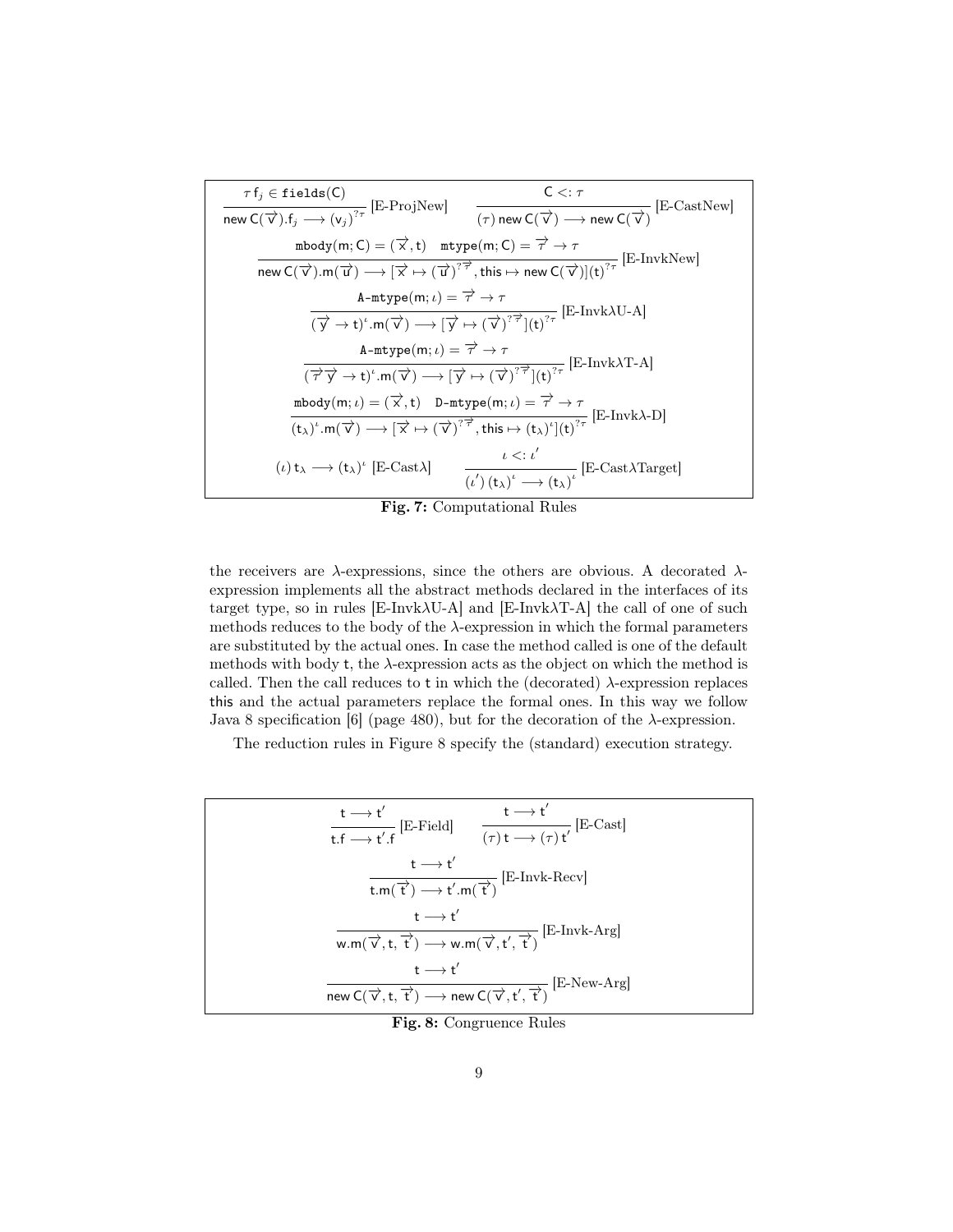For example, assuming that the method auto of the Introduction is defined in class AutoApp we get

new  $\text{AutoApp().auto}(x->x) \longrightarrow (x->x)^{\text{Arg\&Fun}}$ .mFun $((y->y)^{\text{Arg\&Fun}}$ .mArg(new C())  $\longrightarrow (y \rightarrow y)$ <sup>Arg&Fun</sup>.mArg(new C())  $\longrightarrow$ new C()

where in duplicating the parameter of auto we used two renamings of the identity  $(x-\lambda x)^{Arg\&Fun}$  and  $(y-\lambda y)^{Arg\&Fun}$  to clarify that they have different roles.

### 4 Typing rules

 $FJP\&\lambda$  generalises  $FJ\&\lambda$  allowing to use intersections everywhere and avoiding the restriction that target types must have a single abstract method. We start discussing the rules for terms shown in Figure 9. The typing judgment is  $\Gamma \vdash t : \tau$ , where an environment  $\Gamma$  is a finite mapping from variables to types.

Field access is well typed, rule [T-FIELD], if the type is an intersection with at least one class (our interfaces cannot have fields) and the class contains the required field. In rules [T-INVK] and [T-NEW] the actual parameters are typed with the type judgement  $\vdash^*$  which behaves differently depending on the fact that the term is a pure  $\lambda$ -expression or any other term. The judgment  $\vdash^*$  is defined as follows

$$
\frac{\Gamma \vdash t : \sigma \quad \sigma < : \tau}{\Gamma \vdash^* t : \tau} \qquad \qquad \frac{\Gamma \vdash (t_\lambda)^t : \iota}{\Gamma \vdash^* t_\lambda : \iota}
$$

and taking advantage of the notation  $()^?$ , can be synthesised by:

$$
\frac{\Gamma \vdash (\mathbf{t})^{? \tau} : \sigma \quad \sigma < : \tau}{\Gamma \vdash^* \mathbf{t} : \tau} \left[ \vdash \vdash^* \right]
$$

As usual  $\Gamma \vdash^* \overrightarrow{t} : \overrightarrow{\tau}$  is short for  $\Gamma \vdash^* t_1 : \tau_1, \ldots, \Gamma \vdash^* t_n : \tau_n$ . According to the judgment  $\vdash^*$ , actual parameters that are not pure  $\lambda$ -expressions can have any type which is a subtype of the type of the matching parameter, whereas pure  $\lambda$ -expression can only have the type required by the context, which is the type of the matching parameter. The premise of the rule  $\vdash^*$  for pure  $\lambda$ expressions requires that we derive for  $\lambda$ -expressions decorated with their target type exactly their target type. The rules for typing decorated  $\lambda$ -expressions are  $[T-\lambda U]$ , if the parameters are untyped, and  $[T-\lambda T]$ , if they are typed. Note that, in the type system  $\vdash$  there is no typing rule for pure  $\lambda$ -expressions, since we expect each  $\lambda$ -expression to be decorated with its target type. Rule [T- $\lambda$ U] requires that the body of the  $\lambda$ -expression be well typed for all the headers of the abstract methods declared in the interfaces occurring in its target type. The body of the  $\lambda$ -expression is typed by means of  $\vdash^*$  to use the correct typing judgement for pure  $\lambda$ -expressions and other terms. In addition to the requirements of [T- $\lambda$ U], when the types of the parameters are specified, rule  $[T-\lambda T]$  prescribes that they coincide with the types of the parameters of all the abstract methods declared in the interfaces occurring in the target type of the  $\lambda$ -expression. We observe that rules  $[T-\lambda U]$  and  $[T-\lambda T]$  can give type to any  $\lambda$ -expression when  $A-\text{mh}(\iota)$ is the empty list. This is consistent with our formal setting, where we use any λ-expression just for calling default methods in the absence of abstract methods.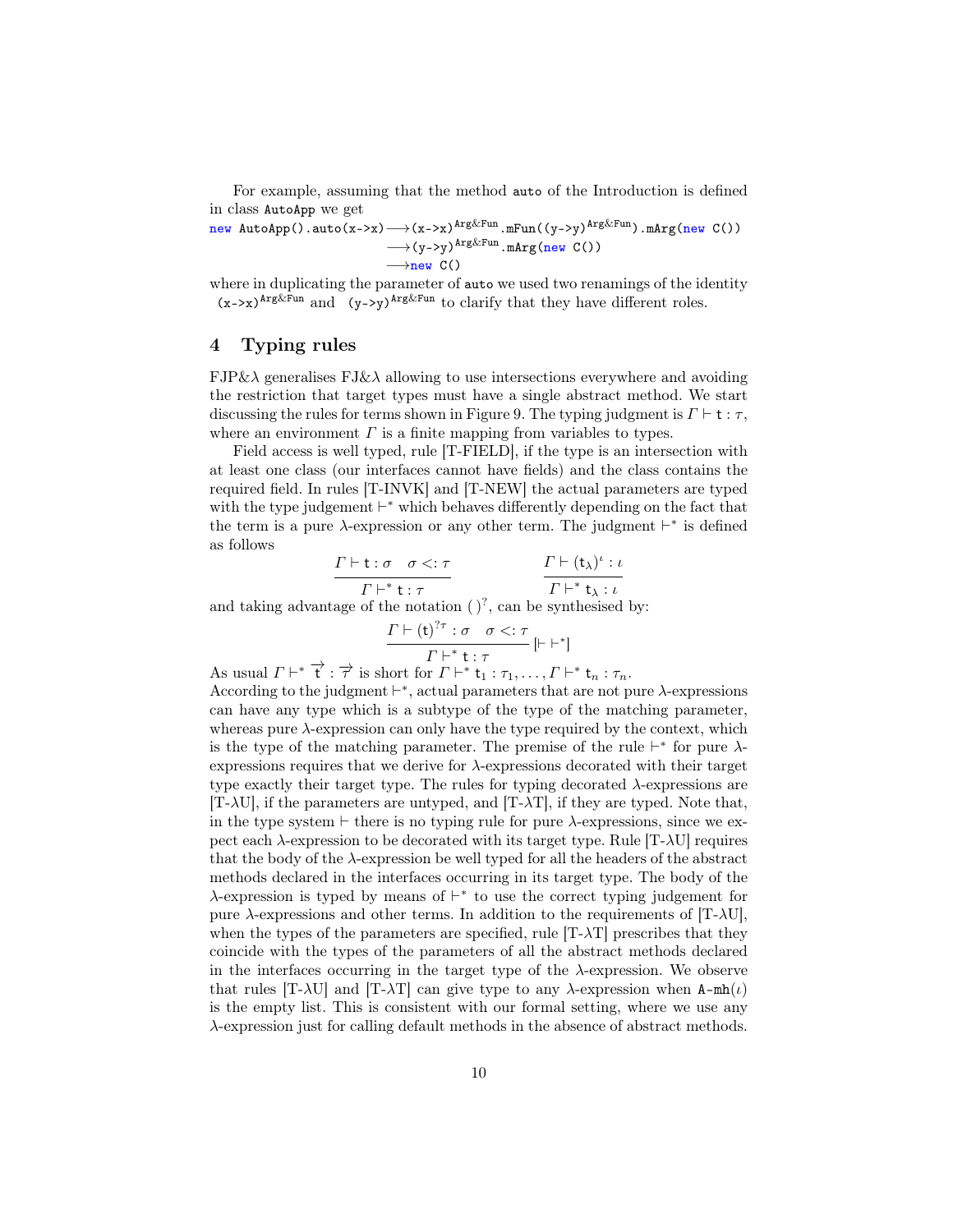$$
\frac{x:\tau \in \Gamma}{\Gamma \vdash x:\tau} [\text{T-VAR}] \qquad \frac{\Gamma \vdash t:C[\& \iota] \quad \tau \text{ f} \in \text{fields}(C)}{\Gamma \vdash t:\tau} [\text{T-FLLD}]
$$
\n
$$
\frac{\Gamma \vdash t:\tau \quad \text{mtype}(m;\tau) = \overrightarrow{\sigma} \rightarrow \sigma \quad \Gamma \vdash^* \overrightarrow{t}:\overrightarrow{\sigma}}{\Gamma \vdash \text{t.m}(\overrightarrow{t}):\sigma} [\text{T-INVK}]
$$
\n
$$
\frac{\text{fields}(C) = \overrightarrow{\tau} \overrightarrow{f} \quad \Gamma \vdash^* \overrightarrow{t}:\overrightarrow{\tau}}{\Gamma \vdash \text{new } C(\overrightarrow{t}):\text{C}} [\text{T-NEW}]
$$
\n
$$
\frac{\tau m(\overrightarrow{\tau} \overrightarrow{x}) \in \text{A-mh}(\iota) \text{ implies } \Gamma, \overrightarrow{y}:\overrightarrow{\tau} \vdash^* \text{t}:\tau}{\Gamma \vdash \forall \iota \forall \tau \vdash (\overrightarrow{y} \rightarrow t)^*:\iota} [\text{T-AU}]
$$
\n
$$
\frac{\Gamma \vdash (\overrightarrow{y} \rightarrow t)^*:\iota \quad \tau m(\overrightarrow{\sigma} \overrightarrow{x}) \in \text{A-mh}(\iota) \text{ implies } \overrightarrow{\sigma} = \overrightarrow{\tau}}{\Gamma \vdash \forall \tau \vdash (\overrightarrow{\tau} \overrightarrow{y} \rightarrow t)^*:\iota} [\text{T-AT}]
$$

Fig. 9: Syntax Directed Typing Rules

$$
\frac{\Gamma \vdash^* t : \tau}{\Gamma \vdash (\tau) t : \tau} [\text{T-UCAST}]
$$
\n
$$
\frac{\Gamma \vdash t : \tau \quad \tau \sim \text{C}[\&i] \quad \sigma \sim \text{D}[\&i'] \quad \tau \nless \tau \quad \text{either } C \lt;: D \text{ or } D \lt;: C}{\Gamma \vdash (\sigma) t : \sigma} [\text{T-UDCAST}]
$$

Fig. 10: Cast Typing Rules

The rules for type casts in Figure 10 are as in [1]. We use  $\tau' \sim \sigma'$  as short for  $\tau' \langle \tau' \rangle$  and  $\sigma' \langle \tau' \rangle$ . The condition  $\tau \langle \tau \rangle$  forbids to apply rule [T-UDCAST] when rule [T-UCAST] can be used instead.

A type derivation for the term reduced at the end of Section 3 is:

 $\vdash \texttt{new AutoApp()} : \texttt{AutoApp } \texttt{mtype}(\texttt{AutoApp}; \texttt{auto}) = \texttt{Arg} \& \texttt{Fun} \rightarrow \texttt{C} \quad \varDelta$  $\vdash$  new AutoApp().auto(x->x) : C where  $\Delta$  is the derivation:  $\mathtt{A\text{-}mh}(\mathtt{Arg}\&\mathtt{Fun}) {=} \{\mathtt{C}\ \mathtt{mArg}(\mathtt{C}\ \mathtt{x})\, ,\ \mathtt{Arg}\ \mathtt{mFun}(\mathtt{Arg}\ \mathtt{x})\} \ \mathtt{y{:}} \mathtt{C} \vdash \mathtt{y{:}} \mathtt{C}\ \mathtt{y{:}} \mathtt{Arg} \vdash \mathtt{y{:}} \mathtt{Arg}$  $\vdash$  (y->y)<sup>Arg&Fun</sup> : Arg&Fun ` ∗ (y->y) : Arg&Fun

Finally, we define the rules for checking that method, class and interface declarations are well formed. Note the use of the judgement  $\vdash^*$  for typing the bodies of the methods. For methods the key difference with respect to the corresponding rule of  $FJ\&\lambda$  is the presence of intersection types in place of nominal types.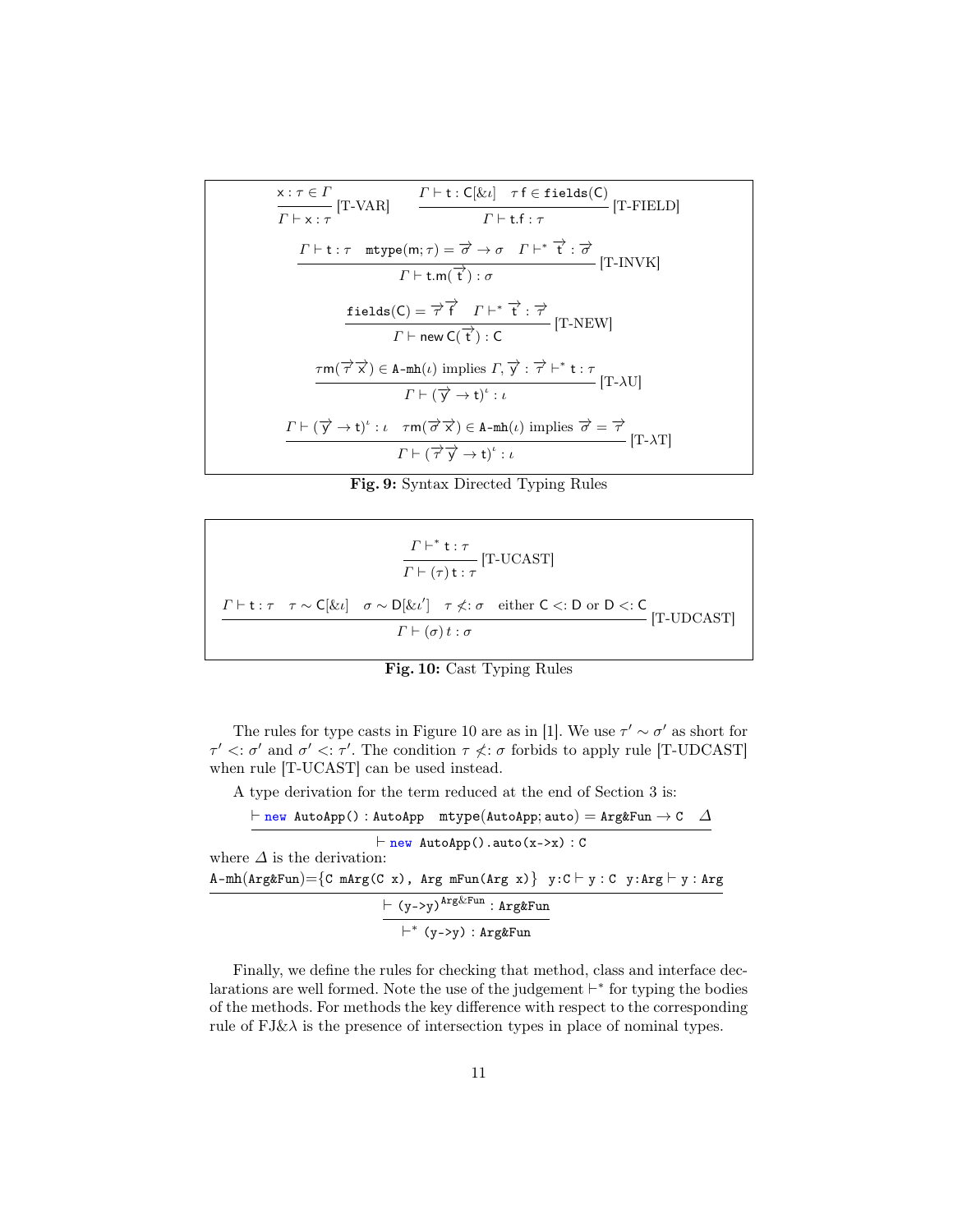$$
\frac{\overrightarrow{x} : \overrightarrow{\tau}, \text{this} : T \vdash^* t : \tau \quad \tau \mathsf{m}(\overrightarrow{\tau} \overrightarrow{x}) \in \text{mh}(T)}{\tau \mathsf{m}(\overrightarrow{\tau} \overrightarrow{x}) \{\text{return } t; \} \mathsf{OK} \text{ in } T} \text{ [M \text{ OK in } T]}
$$
\n
$$
K = C(\overrightarrow{\sigma} \overrightarrow{g}, \overrightarrow{\tau} \overrightarrow{f}) \{ \text{super}(\overrightarrow{g}); \text{this.} \overrightarrow{f} = \overrightarrow{f}; \} \quad \text{fields}(D) = \overrightarrow{\sigma} \overrightarrow{g} \quad \overrightarrow{M} \mathsf{OK} \text{ in } C \text{ mh}(C) \text{ defined } \text{mtype}(m; C) \text{ defined implies } \text{mbody}(m; C) \text{ defined}
$$
\n
$$
\text{class C extends D implements } \overrightarrow{I} \{ \overrightarrow{\tau} \overrightarrow{f}; \text{K} \overrightarrow{M} \} \mathsf{OK}
$$
\n
$$
\frac{\overrightarrow{M} \mathsf{OK} \text{ in } I \quad \text{mh}(I) \text{ defined}}{\text{interface I extends } \overrightarrow{I} \{ \overrightarrow{H}; \overrightarrow{M} \} \mathsf{OK}} \text{ [I \text{ OK}]}
$$

Fig. 11: Method, Class and Interface Declaration Typing Rules

To sum up, the program  $(CT, t)$  is well typed if the class table  $CT$  is well formed and for some  $\tau$  we have that  $\vdash$  t :  $\tau$ , using the declarations and the subtyping of CT.

#### 5 Subject Reduction and Progress

The subject reduction proof of  $FJ\&\lambda$  extends that of  $FJ\&\lambda$  taking into account the replacement of nominal types by intersection types and the generalisation of target types.

As usual our type system enjoys weakening, i.e.,  $\Gamma \vdash t : \tau$  implies  $\Gamma, \times : \sigma \vdash t : \tau$ and  $\Gamma \vdash^* \mathsf{t} : \tau \text{ implies } \Gamma, \mathsf{x} : \sigma \vdash^* \mathsf{t} : \tau.$ 

**Lemma 1.** (1) If  $C[\ι] < D[\ι']$ , then fields(D)  $\subseteq$  fields(C). (2) If  $m \text{type}(m; \tau) = \overrightarrow{\rho} \rightarrow \rho$ , then  $m \text{type}(m; \sigma) = \overrightarrow{\rho} \rightarrow \rho$  for all  $\sigma \leq \tau$ .

- Proof. (1) Assume that  $\iota$  and  $\iota'$  are present and D is not Object, the proof in the other cases is simpler. From  $C\&u < \Delta u'$  and rule  $\langle \angle : \&R \rangle$  of Figure 4 we get  $C\&u$  <: D. Therefore, since  $u$  <: D cannot hold, from rule  $\leq \&L$  of Figure 4 we have that  $C \leq D$ .
- (2) By induction on the derivation of  $\sigma \leq \tau$  it is easy to prove  $mh(\tau) \subseteq mh(\sigma)$ .

#### Lemma 2 (Substitution).

(1) If  $\Gamma, \mathsf{x} : \sigma \vdash^* \mathsf{t} : \tau \text{ and } \Gamma \vdash^* \mathsf{v} : \sigma, \text{ then } \Gamma \vdash^* [\mathsf{x} \mapsto (\mathsf{v})]^\sigma \mathsf{t} : \tau.$ (2) If  $\Gamma, \times : \sigma \vdash t : \tau$  and  $\Gamma \vdash^* \vee : \sigma$ , then  $\Gamma \vdash [\times \mapsto (\vee)^{? \sigma}] t : \rho$  for some  $\rho \leq : \tau$ .

Proof. (1) and (2) are proved by simultaneous induction on type derivations.

(1). If  $\Gamma, \times : \sigma \vdash^* t : \tau$ , then the last rule applied is  $[\vdash \vdash^*]$ . We consider first the case of t being a pure  $\lambda$ -expression, and then t being any of the other terms. Case  $t = \overrightarrow{y} \rightarrow t'$ . The premise of rule  $\vert \vert + \vert^* \vert$  must be  $\Gamma, x : \sigma \vdash (\overrightarrow{y} \rightarrow t')^{\tau} : \tau$ . By part (2) of the induction hypothesis we have that  $\Gamma \vdash ([x \mapsto (v)^{2\sigma}](\overrightarrow{y} \rightarrow t'))^{\tau} : \rho$ for some  $\rho \leq \tau$ . Since the last rule applied in the derivation is [T- $\lambda$ U], we get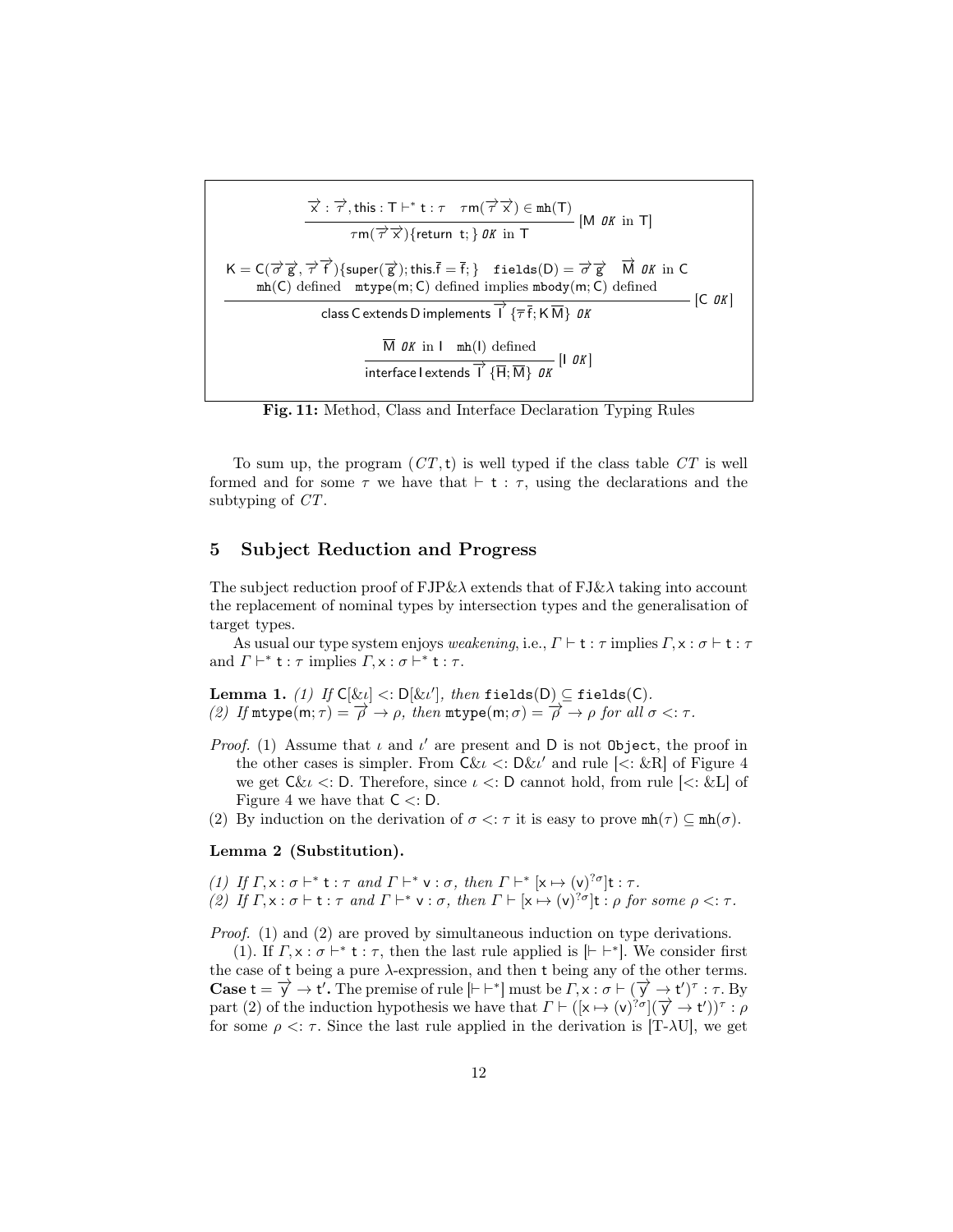$\rho = \tau$ . Using rule  $\lbrack \vdash \vdash^* \rbrack$  we conclude  $\Gamma \vdash^* [\mathsf{x} \mapsto (\mathsf{v})^{? \sigma}](\overrightarrow{\mathsf{y}} \to \mathsf{t}') : \tau$ . The proof for the case  $t = \overrightarrow{\tau} \overrightarrow{y} \rightarrow t'$  is similar.

Case t not a pure  $\lambda$ -expression. The premise of rule  $\vert \vdash \vert^{*} \vert$  is  $\Gamma, \times : \sigma \vdash t : \rho$ for some  $\rho \leq \tau$ . By part (2) of the induction hypothesis  $\Gamma \vdash [\mathsf{x} \mapsto (\mathsf{v})^{2\sigma}]\mathsf{t} : \rho'$ for some  $\rho' \leq \rho$ . The transitivity of  $\leq$ : gives  $\rho' \leq \tau$ . Applying rule  $\lbrack \vdash \vdash^* \rbrack$  we conclude  $\Gamma \vdash^* [\mathsf{x} \mapsto (\mathsf{v})^{? \sigma}] \mathsf{t} : \tau.$ 

(2). By cases on the last rule used in the derivation of  $\Gamma, \times : \sigma \vdash t : \tau$ .

**Case [T-VAR].**  $\Gamma, \times : \sigma \vdash \times : \tau$  implies  $\sigma = \tau$ . The judgment  $\Gamma \vdash^* \vee : \tau$  must be obtained by applying rule  $[{\vdash} \vdash^*]$  with premise  $\Gamma \vdash (v)^{? \tau} : \rho$  for some  $\rho \leq : \tau$ , as required.

Case [T-FIELD]. In this case  $t = t'.f$  and  $\Gamma, \times : \sigma \vdash t' : C \& \iota \quad \tau \vdash \in \mathtt{fields}(C)$ 

$$
\boxed{\varGamma, \mathsf{x} : \sigma \vdash \mathsf{t}'. \mathsf{f} : \tau}
$$

(the case in which  $\ι$  is missing is easier). The induction hypothesis implies  $\Gamma \vdash [\mathsf{x} \mapsto (\mathsf{v})^{? \sigma}] \mathsf{t}' : \rho \text{ for some } \rho \ll \mathsf{C} \& \iota$ . The subtyping rules of Figure 4 give  $\rho = D[\ι']$  for some D and  $\iota'$ . By Lemma 1(1) we have that fields(C)  $\subseteq$ fields(D) and then  $\tau f \in \text{fields}(D)$ . Therefore applying rule [T-FIELD] we conclude  $\Gamma \vdash [\mathsf{x} \mapsto (\mathsf{v})^{? \sigma}] \mathsf{t}'.\mathsf{f} : \tau.$ 

Case  $[T-INVK]$ . In this case  $t = t'.m(\vec{t})$  and

$$
\frac{\Gamma, x : \sigma \vdash t' : \rho \quad \text{mtype}(m; \rho) = \overrightarrow{\tau} \rightarrow \tau \quad \Gamma, x : \sigma \vdash^{*} \overrightarrow{t} : \overrightarrow{\tau}}{\Gamma, x : \sigma \vdash t' . m(\overrightarrow{t}) : \tau}
$$

From  $\Gamma, \times : \sigma \vdash^* \overrightarrow{t} : \overrightarrow{\tau}$  we get  $\Gamma \vdash^* [x \mapsto (v)^{2\sigma}] \overrightarrow{t} : \overrightarrow{\tau}$  by part (1) of the induction hypothesis. By induction hypothesis on  $\Gamma, \mathsf{x} : \sigma \vdash \mathsf{t}' : \rho$  we have that  $\Gamma \vdash [\mathsf{x} \mapsto (\mathsf{v})^{2\sigma}] \mathsf{t}' : \rho'$  for some  $\rho' < \colon \rho$ . Lemma 1(2) gives  $\text{mtype}(\mathsf{m}; \rho') = \overrightarrow{\tau} \to \tau$ . Applying rule [T-INVK] we conclude  $\Gamma \vdash [\mathsf{x} \mapsto (\mathsf{v})]^\mathsf{7\sigma}(\mathsf{t}^\prime \cdot \mathsf{m}(\overrightarrow{\mathsf{t}})) : \tau$ .

Case [T-NEW]. By part (1) of the induction hypothesis on the judgments for the parameters.

**Case [T-** $\lambda$ **U]**. In this case  $t = (\overrightarrow{y} \rightarrow t')^{\tau}$  and  $\rho(\vec{m}\vec{\rho})$   $\times \in$  A-mh( $\tau$ ) implies  $\Gamma$ ,  $\times : \sigma$ ,  $\vec{y}$  :  $\vec{\rho}$  +\* t' :  $\rho$ 

$$
\Gamma, x : \sigma \vdash (\overrightarrow{y} \rightarrow t')^{\tau} : \tau
$$

By part (1) of the induction hypothesis we have that  $\rho(\vec{m} \vec{\rho})$   $\times \in$  A-mh( $\tau$ ) implies  $T, \overrightarrow{y} : \overrightarrow{\rho} \mapsto [\mathbf{x} \mapsto (\mathbf{v})^{2\sigma}] \mathbf{t}' : \rho$ . Applying rule [T- $\lambda$ U] we conclude

Case [T-
$$
\lambda
$$
T]. In this case  $t = (\overrightarrow{\tau} \overrightarrow{y} \rightarrow t')^{\tau}$  and  
\n
$$
T + ([x \rightarrow (v)^{2\sigma}](\overrightarrow{y} \rightarrow t'))^{\tau} : \tau
$$
\nCase [T- $\lambda$ T]. In this case  $t = (\overrightarrow{\tau} \overrightarrow{y} \rightarrow t')^{\tau}$  and  
\n
$$
T, x : \sigma \vdash (\overrightarrow{y} \rightarrow t')^{\tau} : \tau \quad \rho \text{ m}(\overrightarrow{\rho} \overrightarrow{x}) \in A-\text{mh}(\iota) \text{ implies } \overrightarrow{\rho} = \overrightarrow{\tau}
$$
\n
$$
T, x : \sigma \vdash (\overrightarrow{\tau} \overrightarrow{y} \rightarrow t')^{\tau} : \tau
$$

By induction hypothesis we have that  $\Gamma \vdash (x \mapsto (v)^{2\sigma})(\overrightarrow{y} \to t')^{\tau} : \tau$ . Applying  $\text{rule } [\text{T}-\lambda \text{T}]$  we conclude  $\Gamma \vdash ([\textbf{x} \mapsto (\textbf{v})^{2\sigma}](\overrightarrow{\tau} \overrightarrow{\textbf{y}} \rightarrow \textbf{t}'))^{\tau}$ : *τ*.

**Lemma 3.** If  $m$ type $(m; \tau) = \overrightarrow{\sigma} \rightarrow \sigma$  and  $m$ body $(m; \tau) = (\overrightarrow{x}, t)$ , then  $\overrightarrow{x}$ :  $\overrightarrow{\sigma}$ , this : T  $\vdash^*$  t :  $\sigma$  for some T such that  $\tau$  <: T.

*Proof.* Let  $\tau = C\ι$ , the other cases being simpler. By definition of mbody method m must be declared in:

– class C or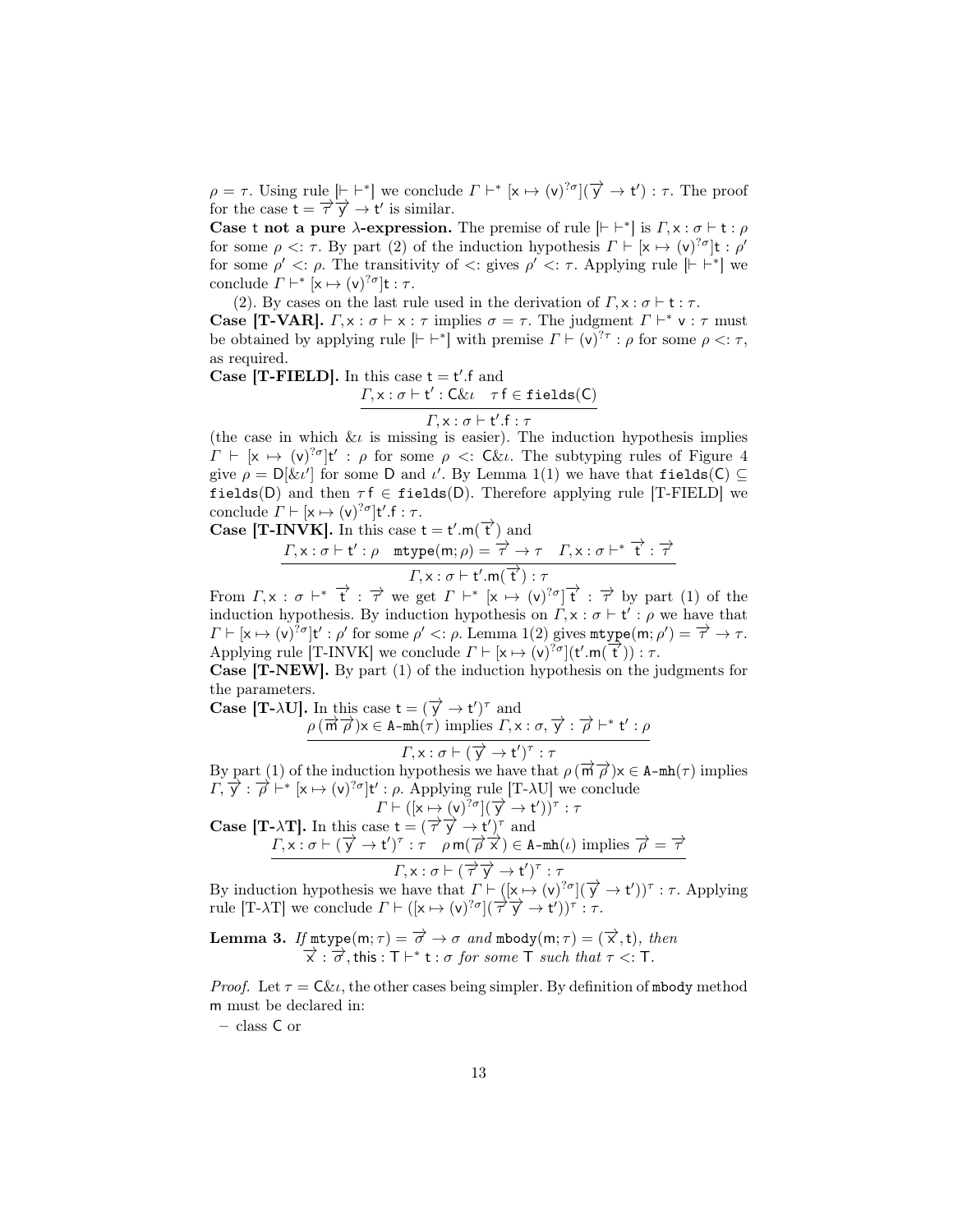– some interface in  $\iota$  or

– some class or interface from which either C or an interface in  $\iota$  inherits.

In all cases rule  $[M \t{OK} \t{in C}]$  or  $[M \t{OK} \t{in I}]$  of Figure 11 gives the desired typing judgement.

**Lemma 4.** If  $\Gamma \vdash^* t : \tau$ , then  $\Gamma \vdash (t)^{? \tau} : \sigma$  for some  $\sigma \leq : \tau$ .

*Proof.* The judgment  $\Gamma \vdash^* t : \tau$  must be obtained by applying rule  $[\vdash \vdash^*]$  with premise  $\Gamma \vdash (\mathsf{t})^{? \tau} : \sigma$  for some  $\sigma \leq \tau$ , as required.

**Theorem 1 (Subject Reduction).** If  $\Gamma \vdash t : \tau$  without using rule [T-UDCAST] and  $t \longrightarrow t'$ , then  $\Gamma \vdash t' : \sigma$  for some  $\sigma < \tau$ .

*Proof.* By induction on a derivation of  $t \rightarrow t'$ , with a case analysis on the final rule. We only consider interesting cases.

Case 
$$
\frac{\tau f_j \in \text{fields}(C)}{\text{new } C(\overrightarrow{v}), f_j \longrightarrow (v_j)^{7\tau}} [\text{E-ProjNew}]
$$
  
fields(C) =  $\overrightarrow{\tau}$   $\overrightarrow{f}$   $\Gamma \vdash^* \overrightarrow{v} : \overrightarrow{\tau}$ 

The l.h.s. is typed as follows:  $\overline{\Gamma \vdash \mathsf{new}\, \mathsf{C}(\overrightarrow{\mathsf{v}}) : \mathsf{C}}$   $\tau \mathsf{f}_j \in \mathtt{fields}(\mathsf{C})$  $\overline{\Gamma \vdash \mathsf{new}\, \mathsf{C}(\overrightarrow{\mathsf{v}}) . \mathsf{f}_j : \tau}$ 

From Lemma 4 and  $\Gamma \vdash^* \overrightarrow{v} : \overrightarrow{\tau}$  we derive that  $\Gamma \vdash (\mathsf{v}_j)^{? \tau} : \sigma \text{ for some } \sigma \leq : \tau.$ 

Case  
\n
$$
\begin{array}{c}\n\text{mbody}(m; C) = (\overrightarrow{x}, t'') \quad \text{mtype}(m; C) = \overrightarrow{\tau} \to \tau \\
\text{new } C(\overrightarrow{v}) . m(\overrightarrow{u}) \longrightarrow [\overrightarrow{x} \mapsto (\overrightarrow{u})]^{7} \overrightarrow{\tau}, \text{this} \mapsto \text{new } C(\overrightarrow{v})](t'')^{7} \tau} [\text{E-InvkNew}] \\
\text{The l.h.s. is typed as follows:} \\
\Gamma \vdash \text{new } C(\overrightarrow{v}) : C \quad \text{mtype}(m; C) = \overrightarrow{\tau} \to \tau \quad \Gamma \vdash^* \overrightarrow{u} : \overrightarrow{\tau}\n\end{array}
$$

$$
\Gamma \vdash \mathsf{new} \ \mathsf{C}(\overrightarrow{\mathsf{v}}) . \mathsf{m}(\overrightarrow{\mathsf{u}}) : \tau
$$

By Lemma 3 mbody(m; C) =  $(\vec{x}, t'')$  implies  $\vec{x}$  :  $\vec{\tau}$ , this : T  $\vdash^* t''$  :  $\tau$  with  $C$  <: T for some T. Let  $\Gamma' = \overrightarrow{x}$ :  $\overrightarrow{\tau}$ , this : T. By Lemma 4  $\Gamma' \vdash (t'')^{2\tau}$ : ρ for some  $\rho < \tau$  and by weakening  $\Gamma, \Gamma' \vdash (\mathfrak{t}'')^{\gamma} \tau : \rho$ . From  $\Gamma \vdash \mathsf{new} \mathsf{C}(\overrightarrow{\mathsf{v}}) : \mathsf{C}$  and  $C <: T$  we get  $\Gamma \vdash^*$  new  $C(\vec{\nu}) : T$ . From  $\Gamma \vdash^* \vec{u} : \vec{\tau}$  and  $\Gamma \vdash^*$  new  $C(\vec{\nu}) : T$ . and  $\Gamma, \Gamma' \vdash (\mathsf{t}'')^{? \tau} : \rho$  and Lemma 2(2) we get

 $\Gamma \vdash [\overrightarrow{x} \mapsto (\overrightarrow{u})]^{7}$ , this  $\mapsto$  new  $C(\overrightarrow{v})](t'')^{7}$  :  $\sigma$  for some  $\sigma \leq \rho$ . Finally by transitivity of  $\lt$ : we have  $\sigma \lt$ :  $\tau$ .

$$
\text{Case } \frac{\text{A-mtype}(m;\iota) = \overrightarrow{\tau} \rightarrow \tau}{(\overrightarrow{y} \rightarrow t'')'.m(\overrightarrow{v}) \longrightarrow [\overrightarrow{y} \mapsto (\overrightarrow{v})^{? \overrightarrow{\tau}}](t'')^{? \tau}} \left[ \text{E-Invk}\lambda \text{U-A} \right]
$$

The l.h.s. is typed as follows:

$$
\frac{\pi n(\overrightarrow{\pi} \overrightarrow{x}) \in A-mh(\iota) \text{ implies } \Gamma, \overrightarrow{y} : \overrightarrow{\pi} \vdash^* t'': \pi}{\frac{\Gamma \vdash (\overrightarrow{y} \to t'')^{\iota} : \iota}{\Gamma \vdash (\overrightarrow{y} \to t'')^{\iota} \cdot m(\overrightarrow{x}) : \tau} \qquad \qquad \pi \vdash^* \overrightarrow{y} : \overrightarrow{\tau} \vdash^* \overrightarrow{y} : \overrightarrow{\tau}
$$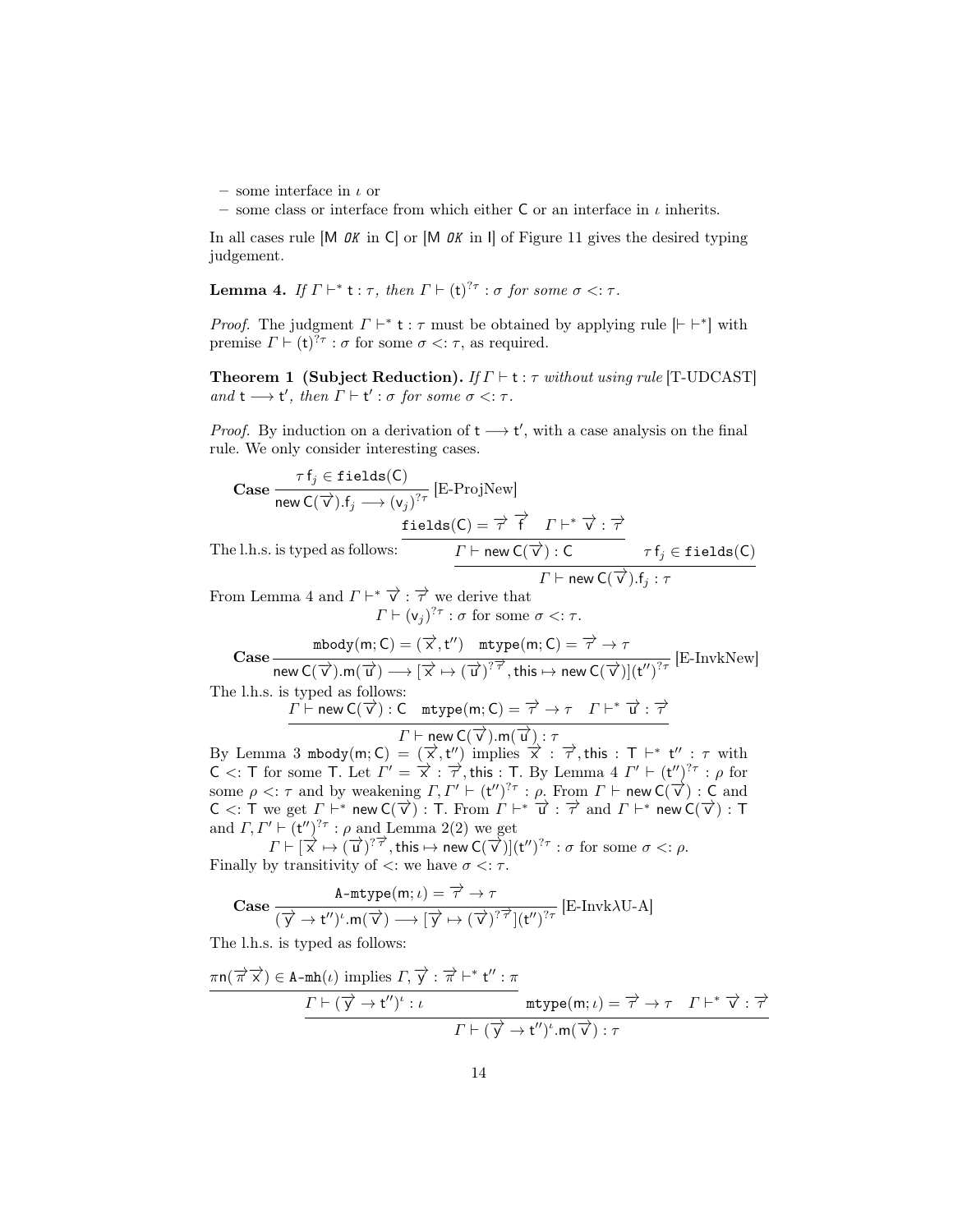The premise of rule [E-Invk $\lambda$ U-A] implies  $\Gamma$ ,  $\overrightarrow{y}$  :  $\overrightarrow{\tau}$  +\* **t**" :  $\tau$ . By Lemma 4  $\Gamma$ ,  $\overrightarrow{y}$ :  $\overrightarrow{\tau}$  + (t'')<sup>2</sup> $\tau$ :  $\rho$  for some  $\rho < \tau$ . By Lemma 2(2) we derive  $\Gamma \vdash [\overrightarrow{y} \mapsto (\overrightarrow{v})^{? \overrightarrow{\tau}}](t'')^{? \tau} : \sigma \text{ for some } \sigma \leq: \rho$ 

Finally by transitivity of  $\lt$ : we have  $\sigma \lt$ :  $\tau$ .

$$
\text{Case } \frac{\text{mbody}(m;\iota) = (\overrightarrow{x},t'') \quad \text{D-mtype}(m;\iota) = \overrightarrow{\tau} \rightarrow \tau}{(t_{\lambda})^{\iota}.m(\overrightarrow{v}) \longrightarrow [\overrightarrow{x} \mapsto (\overrightarrow{v})^{\gamma}\overrightarrow{\tau}, this \mapsto (t_{\lambda})^{\iota}](t'')^{\gamma}\tau} \text{ [E-Invk\lambda-D]}
$$

The l.h.s. is typed as follows:

$$
\frac{\Gamma \vdash (\mathsf{t}_{\lambda})^{\iota} : \iota \quad \texttt{mtype}(m; \iota) = \overrightarrow{\tau} \rightarrow \tau \quad \Gamma \vdash^{*} \overrightarrow{\nu} : \overrightarrow{\tau}}{\Gamma \vdash (\mathsf{t}_{\lambda})^{\iota} . \mathsf{m}(\overrightarrow{\nu}) : \tau}
$$

By Lemma 3 mbody $(m; \iota) = (\overrightarrow{x}, t'')$  implies  $\overrightarrow{x} : \overrightarrow{\tau}$ , this : T  $\vdash^* t'' : \tau$  with  $\iota <: T$ for some T. Let  $\Gamma' = \overrightarrow{x}$ :  $\overrightarrow{\tau}$ , this : T. By Lemma 4  $\Gamma' \vdash (\mathsf{t}'')^{2\tau}$ :  $\rho$  for some  $\rho \leq \tau$  and by weakening  $\Gamma, \Gamma' \vdash^* (\mathsf{t}'')^{? \tau} : \rho$ . From  $\Gamma \vdash (\mathsf{t}_{\lambda})^{\iota} : \iota$  and  $\iota \leq \tau$  by rule  $[{\vdash} \vdash^*]$  we derive  $\Gamma \vdash^* (\mathsf{t}_{\lambda})^{\iota}$ : T. Therefore, by Lemma 2(2) we derive

 $\Gamma \vdash [\vec{x} \mapsto (\vec{v})^{\frac{2\pi}{7}}]$ , this  $\mapsto (t_{\lambda})^{\iota}](t^{\prime\prime})^{2\tau}$ :  $\sigma$  where  $\sigma < \varepsilon$ .  $\rho$ The transitivity of  $\lt$ : implies  $\sigma \lt$ :  $\tau$ .

$$
\text{Case} \, \frac{t \longrightarrow t'}{w.m(\overrightarrow{v},t,\overrightarrow{t'}) \longrightarrow w.m(\overrightarrow{v},t',\overrightarrow{t'})} \left[ \text{E-Invk-Arg} \right]
$$

The l.h.s. is typed as follows:

$$
\frac{\Gamma \vdash w : \rho \text{ mtype}(m; \rho) = \overrightarrow{\tau} \rightarrow \tau \quad \Gamma \vdash^* \overrightarrow{v} : \overrightarrow{\tau_v} \quad \Gamma \vdash^* t : \sigma \quad \Gamma \vdash^* \overrightarrow{t} : \overrightarrow{\tau_t}}{\Gamma \vdash w . \mathsf{m}(\overrightarrow{v}, t, \overrightarrow{t}) : \tau}
$$

where  $\vec{\tau} = \vec{\tau}_v, \sigma, \vec{\tau}_t$ . By Lemma 4  $\Gamma \vdash^* t : \sigma$  implies  $\Gamma \vdash (t)^{2\sigma} : \sigma'$  for some  $σ' < : σ$ . Since t → t' implies that t cannot be a λ-expression we get (t)<sup>?</sup><sup> $σ$ </sup> = t. By induction hypothesis  $\Gamma \vdash t' : \rho'$  for some  $\rho' \prec : \sigma'$ . Being  $\rho' \prec : \sigma$  applying rule  $[{\vdash} \vdash^*]$  we derive  $\Gamma \vdash^* t' : \sigma$ . Therefore using the typing rule [T-INVK] we conclude

$$
\Gamma \vdash {\sf w.m}(\overrightarrow{\mathsf{v}},\mathsf{t},\overrightarrow{\mathsf{t}}): \tau
$$

Rule [T-UDCAST] breaks subject reduction already for FJ, as shown in [8] (Section 19.4). Following [8] we can recover subject reduction by erasing the condition "either  $C \lt: D$  or  $D \lt: C$ " in rule [T-UDCAST]. In this way the rule becomes:

$$
\frac{\Gamma \vdash t : \tau \quad \tau \nlessdot \sigma}{\Gamma \vdash (\sigma) \, t : \sigma} \, [\text{T-STUPIDCAST}]
$$

The closed terms that are typed without using rule [T-UDCAST] enjoy the standard progress property. This can be easily proven by just looking at the shapes of well-typed irreducible terms.

**Theorem 2 (Progress).** If  $\vdash^*$  **t** :  $\tau$  without using rule [T-UDCAST] and **t** cannot reduce, then t is a proper value.

Using rule [T-UDCAST] we can type casts of proper values which cannot be reduced, for example, (C) (new Object( )) with C different from Object. An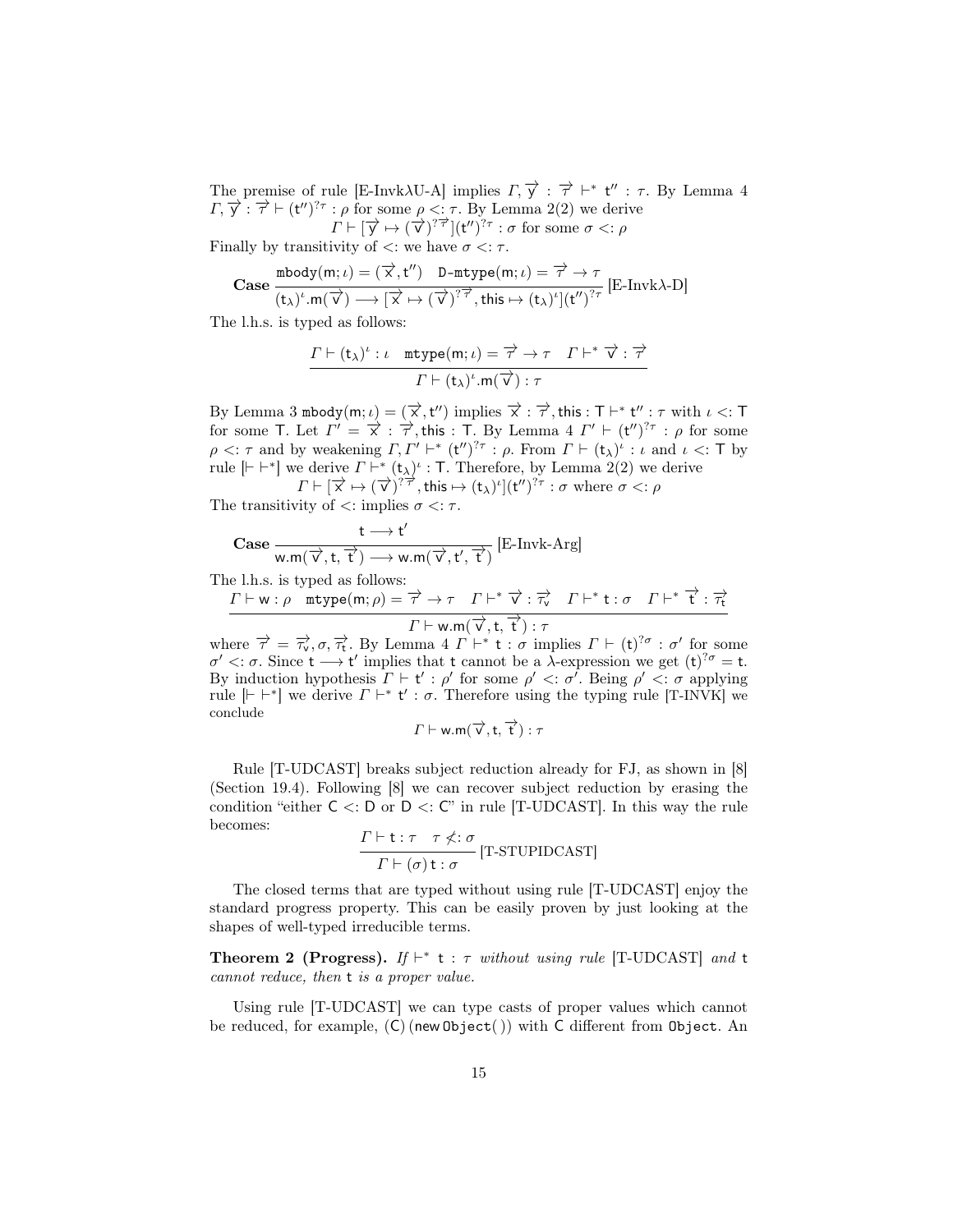example involving a  $\lambda$ -expression is  $(C)$  ( $\epsilon \to \text{new Object}()$ )<sup>1</sup>, where I is the interface with the only signature  $\text{Object} \, \text{m}$ . This term can be obtained by reducing  $(C)$  (I)  $(\epsilon \rightarrow \text{new Object}()$ ).

To characterise the stuck terms, i.e., the irreducible terms which can be obtained by reducing typed terms and are not values, we resort to the notion of evaluation context, as done in [8] (Theorem 19.5.4). Evaluation contexts  $\mathcal E$  are defined as expected:

$$
\mathcal{E} ::= [\ ] \ | \ \mathcal{E}.f \ | \ \mathcal{E}.m(\overrightarrow{t}) \ | \ w.m(\overrightarrow{v},\mathcal{E},\overrightarrow{t}) \ | \ new \ C(\overrightarrow{v},\mathcal{E},\overrightarrow{t}) \ | \ (\tau)\mathcal{E}
$$

Stuck terms are evaluation contexts with holes filled by casts of typed proper values which cannot reduce, i.e., terms of the shapes  $(\tau)$  new  $C(\vec{v})$  with  $C \nless \tau$ and  $(\tau)$  ( $t_{\lambda}$ )<sup>*i*</sup> with  $\iota \nless \tau$ . Notice that  $(A[\ι])$  new  $C(\vec{v})$  cannot be typed when A, C are unrelated classes. Instead rule [T-UDCAST] allows us to type all terms of the shape  $(\tau)$   $(t_\lambda)^i$ , when  $(t_\lambda)^i$  has a type.

## 6 Type Inference

Our type system naturally uses the technique of bidirectional checking [9, 4]. In fact the judgments  $\vdash$  operate in synthesis mode, propagating typing upward from subexpressions, while the judgments  $\vdash^*$  operate in checking mode, propagating typing downward from enclosing expressions.

| $\texttt{tInf}(\Gamma; \mathsf{x})$             | $=\tau$ if $x : \tau \in \Gamma$                                                                                                                                                                                                                                                                             |
|-------------------------------------------------|--------------------------------------------------------------------------------------------------------------------------------------------------------------------------------------------------------------------------------------------------------------------------------------------------------------|
| $\texttt{tInf}(F;\texttt{t.f})$                 | $= \tau$ if $\text{tInf}(F; \mathbf{t}) = C[\ι]$ and $\tau f \in \text{fields}(C)$                                                                                                                                                                                                                           |
| $\texttt{tInf}(\Gamma; \text{new } C(\vec{t}))$ | = C if fields (C) = $\overrightarrow{\tau}$ $\overrightarrow{f}$ and tCk $(\Gamma; \overrightarrow{t}; \overrightarrow{\tau})$                                                                                                                                                                               |
| $\text{tInf}(F;\text{t.m}(\overrightarrow{t}))$ | $= \tau$ if $\text{tInf}(F; \mathbf{t}) = \sigma$ and $\text{mtype}(m; \sigma) = \overrightarrow{\tau} \to \tau$                                                                                                                                                                                             |
|                                                 | and $\texttt{tCk}(\Gamma;\vec{\tau};\vec{\tau})$                                                                                                                                                                                                                                                             |
| $\texttt{tInf}(\Gamma; (\tau) \texttt{t})$      | $=\tau$ if one of the following conditions holds                                                                                                                                                                                                                                                             |
|                                                 | • $\text{tCk}(\Gamma; \text{t}; \tau)$                                                                                                                                                                                                                                                                       |
|                                                 | • $\tau = C[\ι]$ and $\text{tInf}(F; \mathbf{t}) = D[\ι']$                                                                                                                                                                                                                                                   |
|                                                 | and either $C \lt: D$ or $D \lt: C$                                                                                                                                                                                                                                                                          |
|                                                 | $\text{tInf}(F; (\overrightarrow{y} \rightarrow t)^{\iota}) = \iota$ if $\text{tCk}(F, \overrightarrow{y} : \overrightarrow{\tau}; t; \tau)$ for all $\tau m(\overrightarrow{\tau} \overrightarrow{x}) \in A-\text{mh}(\iota)$                                                                               |
|                                                 | $\text{tInf}(F; (\overrightarrow{\tau} \overrightarrow{y} \rightarrow t)^{\nu}) = \iota$ if $\text{tCk}(F, \overrightarrow{y} : \overrightarrow{\sigma}; t; \tau)$ and $\overrightarrow{\sigma} = \overrightarrow{\tau}$ for all $\tau m(\overrightarrow{\sigma} \overrightarrow{x}) \in A-\text{mh}(\iota)$ |

Fig. 12: Type Inference Function

We assume a given class table to compute the lookup functions and the subtype relation. The partial function  $\text{tnf}(\Gamma; t)$  gives (if any) the type  $\tau$  such that  $\Gamma \vdash t : \tau$ . It is defined by mutual recursion with the predicate  $tCk(\Gamma;t;\tau)$ which is true if  $\Gamma \vdash^* t : \tau$ . So, according to rule  $\lvert \vdash \vdash^* \rvert$ :

 $\mathsf{tCk}(\Gamma; \mathsf{t}; \tau)$  if  $\mathsf{tInf}(\Gamma; (\mathsf{t})^{? \tau}) = \sigma$  and  $\sigma <: \tau$ 

This asserts that, if we can infer the type of an expression, then we can check that it has this type, and, in case it is not a  $\lambda$ -expression, also all its supertypes. We write  $\texttt{tCk}(\Gamma;\vec{t};\vec{\tau})$  as short for  $\texttt{tCk}(\Gamma;\mathsf{t}_1;\tau_1),\ldots,\texttt{tCk}(\Gamma;\mathsf{t}_n;\tau_n)$ . Figure 12 gives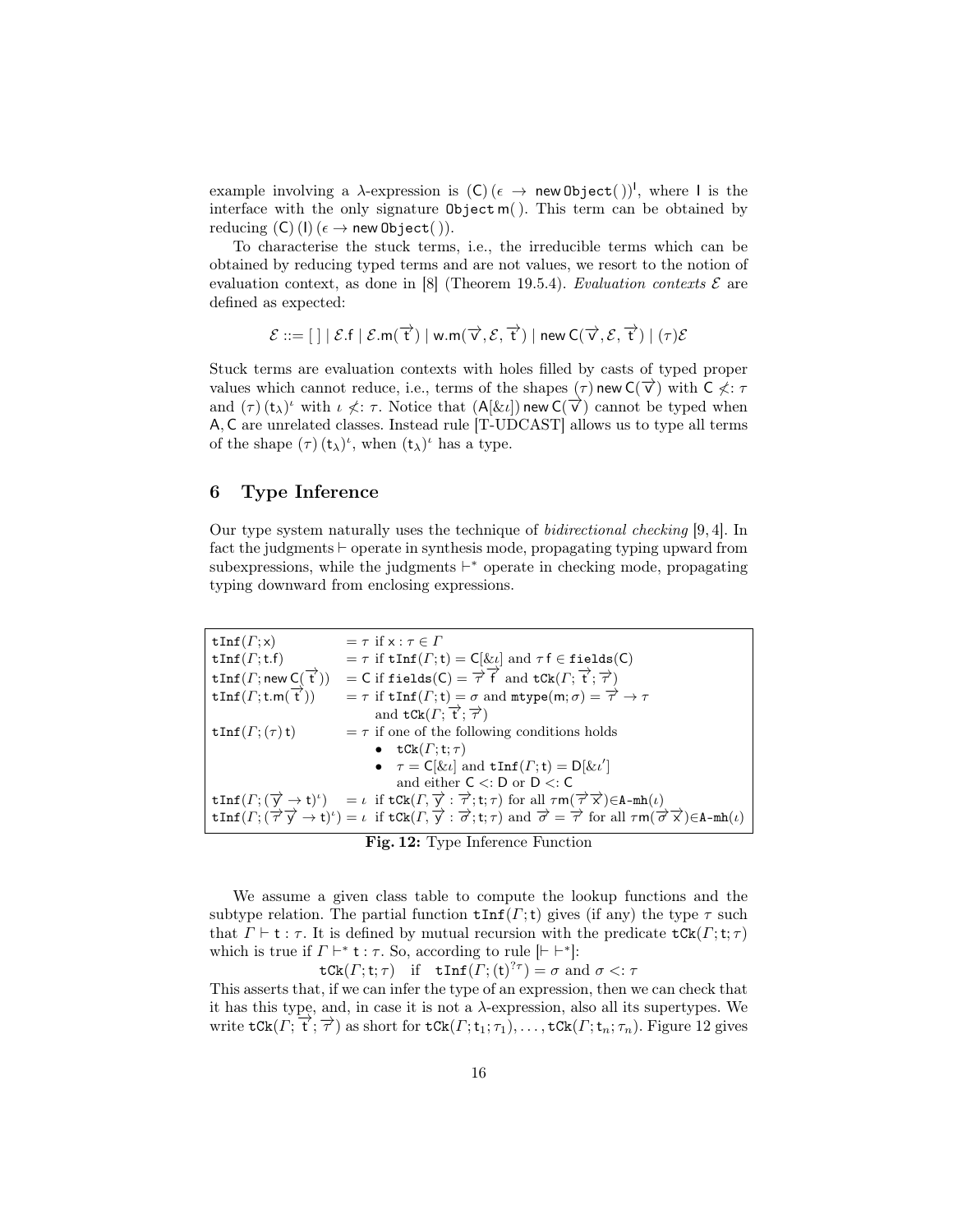| $OK(\tau m(\overrightarrow{\tau}\overrightarrow{x})$ {return t; }, T)                                                              | if $\tau m(\overrightarrow{\tau}\overrightarrow{x}) \in mh(T)$ and<br>$\tau Ck(\Gamma, \overrightarrow{x} : \overrightarrow{\tau}, this : T; t; \tau)$ |
|------------------------------------------------------------------------------------------------------------------------------------|--------------------------------------------------------------------------------------------------------------------------------------------------------|
|                                                                                                                                    |                                                                                                                                                        |
| OK(class C extends D implements $\overrightarrow{I}$ { $\overrightarrow{\tau}$ $\overrightarrow{f}$ ; K $\overrightarrow{M}$ }) if |                                                                                                                                                        |
|                                                                                                                                    | $K = C(\overrightarrow{\sigma} \overrightarrow{g}, \overrightarrow{\tau})$ {super( $\overrightarrow{g}$ ); this. $\overline{f} = \overline{f}$ ; }     |
|                                                                                                                                    | and $\texttt{fields}(D) = \overrightarrow{\sigma} \overrightarrow{g}$ and $\texttt{OK}(\overrightarrow{M}, C)$                                         |
|                                                                                                                                    | and $mh(C)$ def. and for any $m$                                                                                                                       |
|                                                                                                                                    | $\mathtt{mtype}(m; \mathsf{C})$ def. impl. $\mathtt{mbody}(m; \mathsf{C})$ def.                                                                        |
| OK(interface l extends $\overrightarrow{1}$ { $\overrightarrow{H}$ ; $\overline{M}$ })                                             | if $\mathsf{OK}(\overrightarrow{\mathsf{M}},\mathsf{I})$ and $\mathtt{mh}(\mathsf{I})$ def.                                                            |
| $OK(\overline{C}I)$                                                                                                                | if $OK(\vec{C})$ and $OK(\vec{1})$                                                                                                                     |
|                                                                                                                                    |                                                                                                                                                        |

Fig. 13: Well-formedness Function

tInf. The definition is an algorithmic reading of the rules of Figures 9 and 10. The definition of  $tInf$  uses the predicate  $tCk$  (on subexpressions) to check the types of actual parameters, type casts, and bodies of decorated  $\lambda$ -expressions against the types expected from the contexts. As we can see, tInf is undefined for pure  $\lambda$ -expressions.

Building on Figure 11, Figure 13 defines a predicate OK which tests wellformedness of class tables, i.e. of classes, interfaces and methods.

We use the following abbreviations: def. for defined, impl. for implies,  $OK(\vec{M},T)$ for OK( $M_1$ , T), ..., OK( $M_n$ , T), and OK( $\overrightarrow{M}$ ) for OK( $M_1$ ), ..., OK( $M_n$ ).

## 7 Conclusion and Related Works

The core language presented here is essentially based on  $FJ\&\lambda$  [1], which in turn extends [7]. Our objective was to investigate how to extend the present use of intersection types in Java through a formal account. As a main result, we proved that the cross fertilisation between intersection types and  $\lambda$ -expressions can be further enhanced, getting a more interesting usability of Java λ-expressions while preserving the language type safety. Notably, nominal intersection types are used everywhere, and the functional interface of a  $\lambda$ -expression can provide more than one abstract method (hence, an intersection type for the function). In this way, a  $\lambda$ -expression can be used with different types in different contexts, similarly to what happens in a functional language.

We refer to [1] for a wide survey of the works that are related to this topic, concerning both intersection type theory and the modelling of object-oriented features by intersection types. We refer to Oracle documentation [6] for Java with  $\lambda$ -expressions and intersections.

This paper concentrates mostly on the formal foundation of our proposal. Concerning feasibility of its implementation, in ongoing work we are devising a translation from our calculus into  $FJ\&\lambda$  which exactly models the present Java approach. Moreover, we want to investigate how programming methodologies can benefit from these novel features, that seem to be very promising for avoiding the application of design patterns [5] and getting a reduced amount of code.